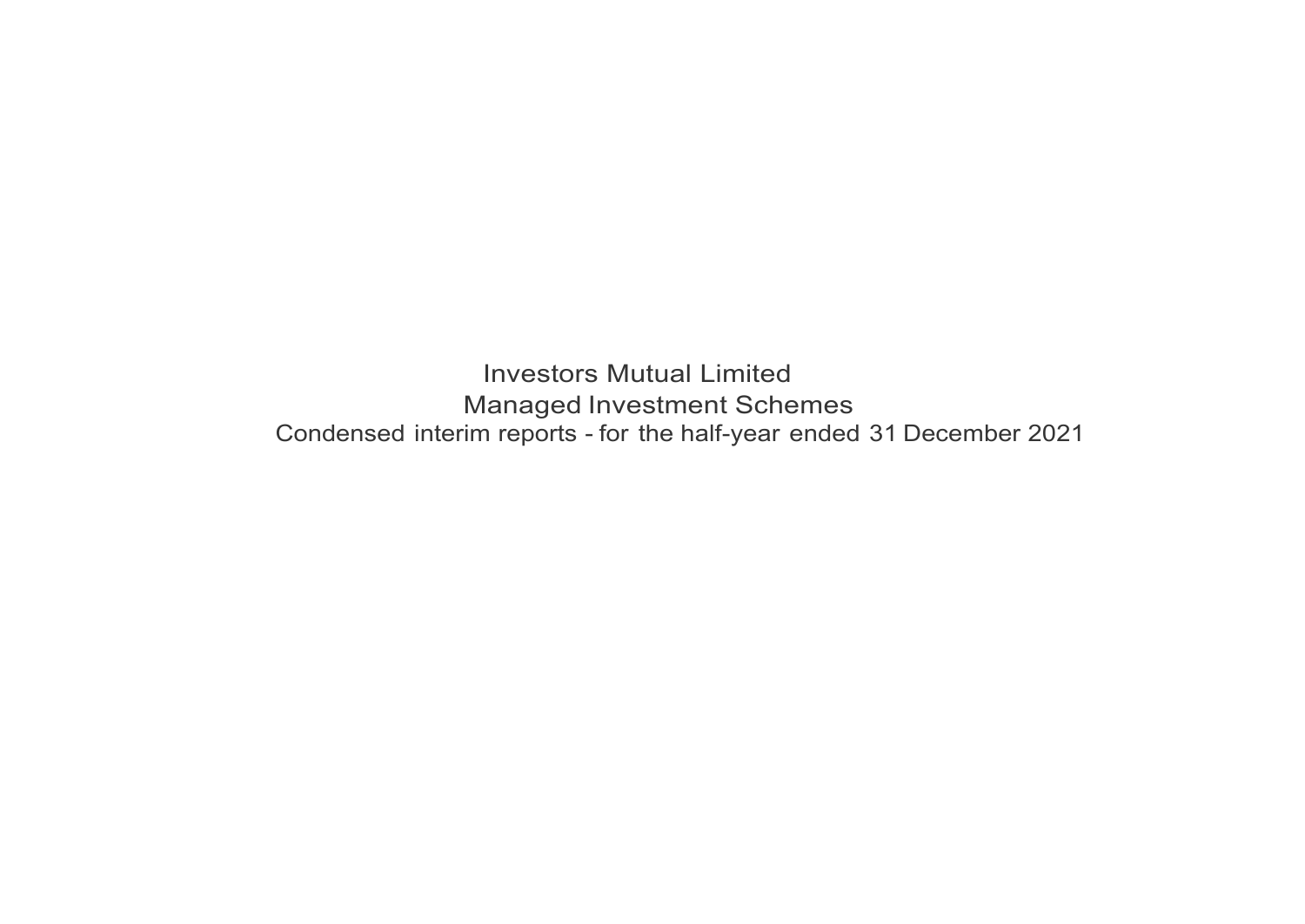## **Contents**

|                                                                       | Page |
|-----------------------------------------------------------------------|------|
| Directors' report                                                     | 3    |
| Auditor's independence declaration                                    | 6    |
| Condensed statements of profit or loss and other comprehensive income | 7    |
| Condensed statements offinancial position                             | 8    |
| Condensed statements of changes in equity                             | 9    |
| Condensed statements of cash flows                                    | 10   |
| Notes to the financial reports                                        | 11   |
| Directors' declaration                                                | 25   |
| Independent auditor's report to the unitholders                       | 26   |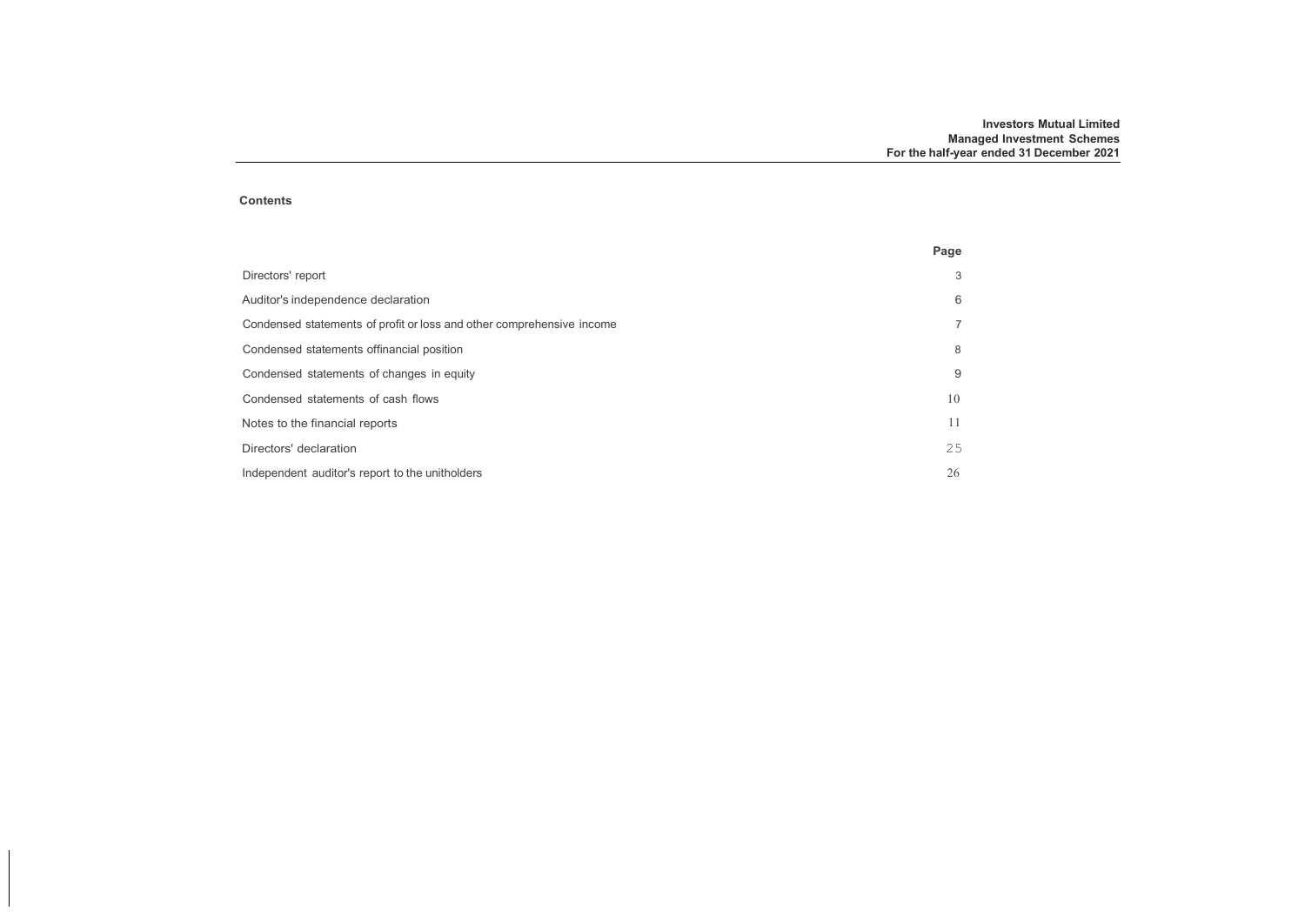**Investors Mutual Limited Managed Investment Schemes Financial report For the half-rear ended 31 December 2021**

The Responsible Entity of the Schemes listed below is Investors Mutual Limited (ABN 14 078 030 752). The Responsible Entity's registered office is:

Investors Mutual Limited Level24 25 Bligh Street Sydney, **NSW** 2000

The financial reports consist of **4** separate Schemes:

**Investors Mutual Australian Share Fund** ARSN 093 182 695

**Investors Mutual Equity Income Fund** ARSN 107 095 438

Investors Mutual Future Leaders Fund ARSN 093 182 828

**Investors Mutual Australian Smaller Companies** Fund ARSN 093 182 471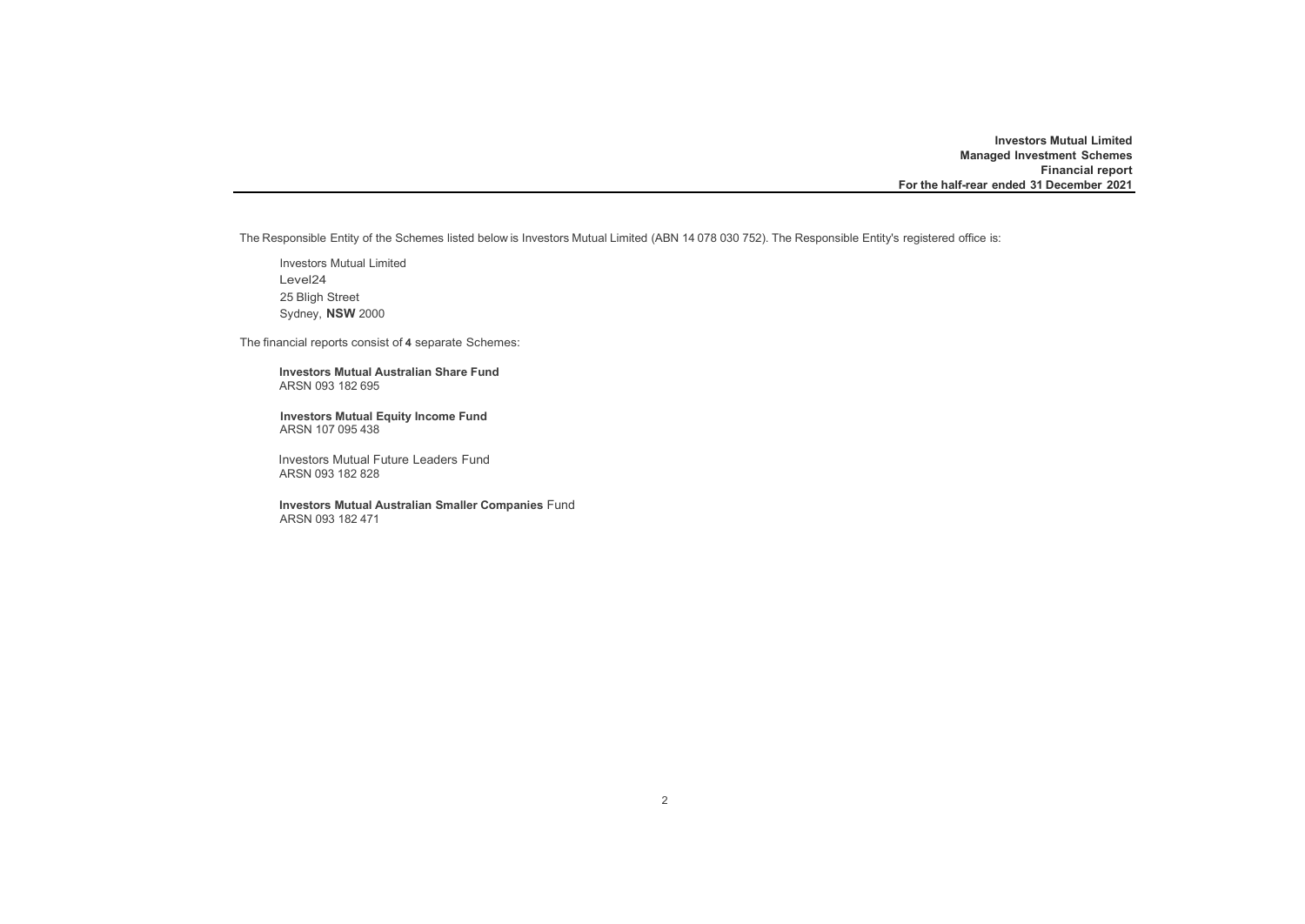## **Directors' report**

The directors of Investors Mutual Limited, the Responsible Entity of the following Schemes:

| <b>Statutory name</b>                              | Referred to in this documents as |
|----------------------------------------------------|----------------------------------|
| Investors Mutual Australian Share Fund             | Australian Share Fund            |
| Investors Mutual Equity Income Fund                | Equity Income Fund               |
| <b>Investors Mutual Future Leaders Fund</b>        | Future Leaders Fund              |
| Investors Mutual Australian Smaller Companies Fund | <b>Smaller Companies Fund</b>    |

present their report together with the financial reports of the Schemes for the half-year ended 31 December 2021 and the audit report thereon.

#### **Responsible Entity**

The Responsible Entity of the Schemes is Investors Mutual Limited (ABN 14 078 030 752). The Responsible Entity's registered office is:

Investors Mutual Limited Level24 25 Bligh Street Sydney, NSW 2000

### **Principal activities**

During the half-year, the Schemes continued to invest in accordance with target asset allocations as set out in the governing documents of the Schemes and in accordance with the provisions of the Schemes' Constitutions.

The Schemes did not have any employees during the half-year.

### **Significant changes in state of affairs**

There were no significant changes in the nature of the Schemes' activities during the half-year.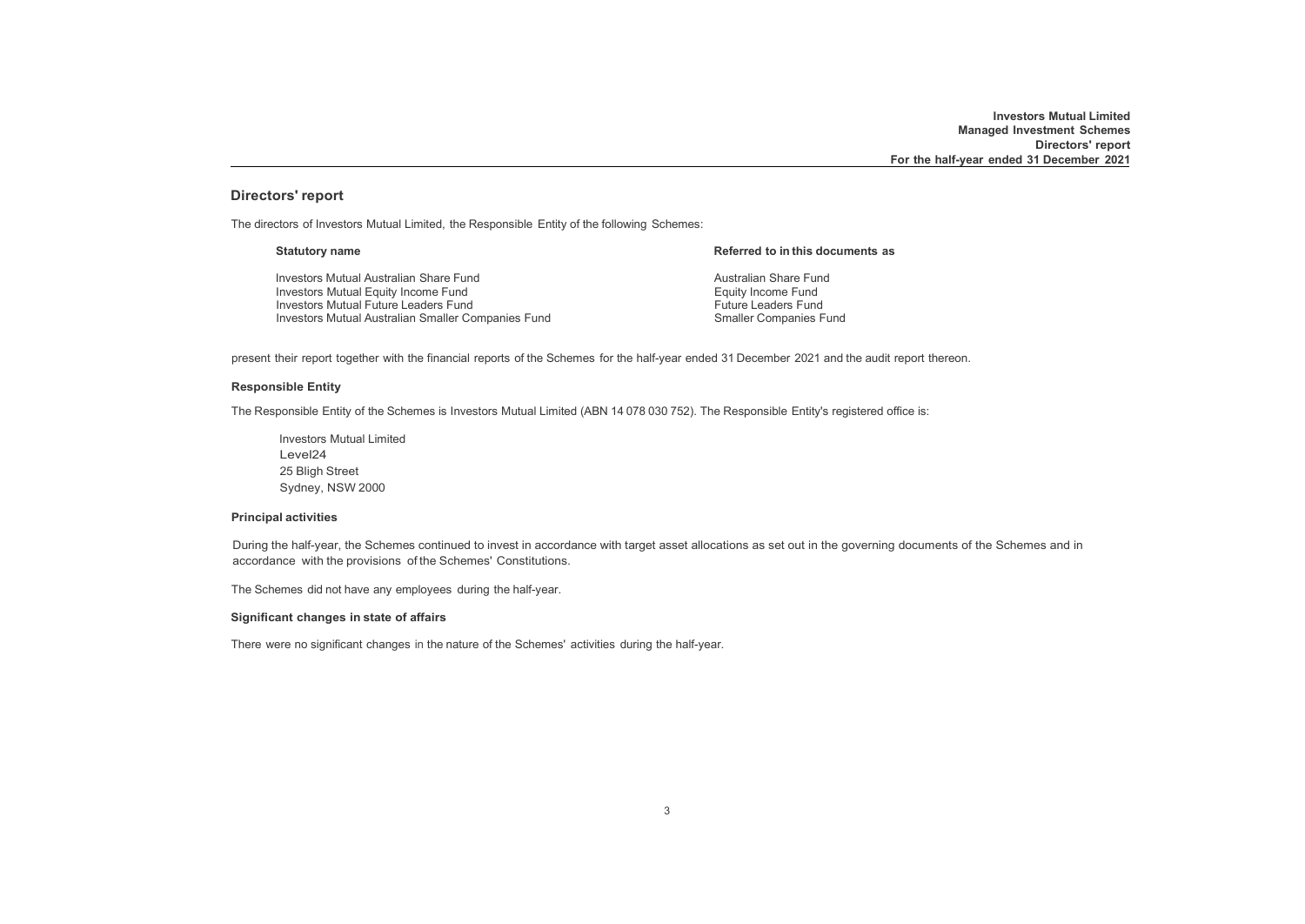## **Directors' report (continued)**

### **Directors**

The following persons held office as directors of Investors Mutual Limited during the half-year or since the end of the half-year and up to the date of this report:

Anton Tagliaferro Hugh Giddy Simon Conn Fabrice Chemouny James Orfanos Damon Hambly Eric Ward

### **Review and results of operations**

The performance of the Schemes, as represented by the results of their operations, were as follows:

|                                | <b>Australian Share Fund</b>                     |                               |                                                                  | <b>Equity Income Fund</b>     |                                                                  | <b>Future Leaders Fund</b>    | <b>Smaller Companies Fund</b>                                    |                                                  |
|--------------------------------|--------------------------------------------------|-------------------------------|------------------------------------------------------------------|-------------------------------|------------------------------------------------------------------|-------------------------------|------------------------------------------------------------------|--------------------------------------------------|
|                                | 01 July 2021 to<br>31 December<br>2021<br>\$'000 | 31 December<br>2020<br>\$'000 | 01 July 2020 to 01 July 2021 to<br>31 December<br>2021<br>\$'000 | 31 December<br>2020<br>\$'000 | 01 July 2020 to 01 July 2021 to<br>31 December<br>2021<br>\$'000 | 31 December<br>2020<br>\$'000 | 01 July 2020 to 01 July 2021 to<br>31 December<br>2021<br>\$'000 | 01 July 2020 to<br>31 December<br>2020<br>\$'000 |
| Net operating profit/(loss)    | 84,824                                           | 145,933                       | 35.106                                                           | 42 086                        | 44.417                                                           | 67,618                        | 16.662                                                           | 26,154                                           |
| <b>Distributions</b>           |                                                  |                               |                                                                  |                               |                                                                  |                               |                                                                  |                                                  |
| Distributions paid and payable | 33.753                                           | 20938                         | 16.338                                                           | 19312                         | 12.116                                                           | 4.612                         | 5.162                                                            | 1375                                             |
| Distributions (cents per unit) | 6.00                                             | 3.00                          | 2.80                                                             | 2.80                          | 3.00                                                             | 1.00                          | 7.00                                                             | 1.50                                             |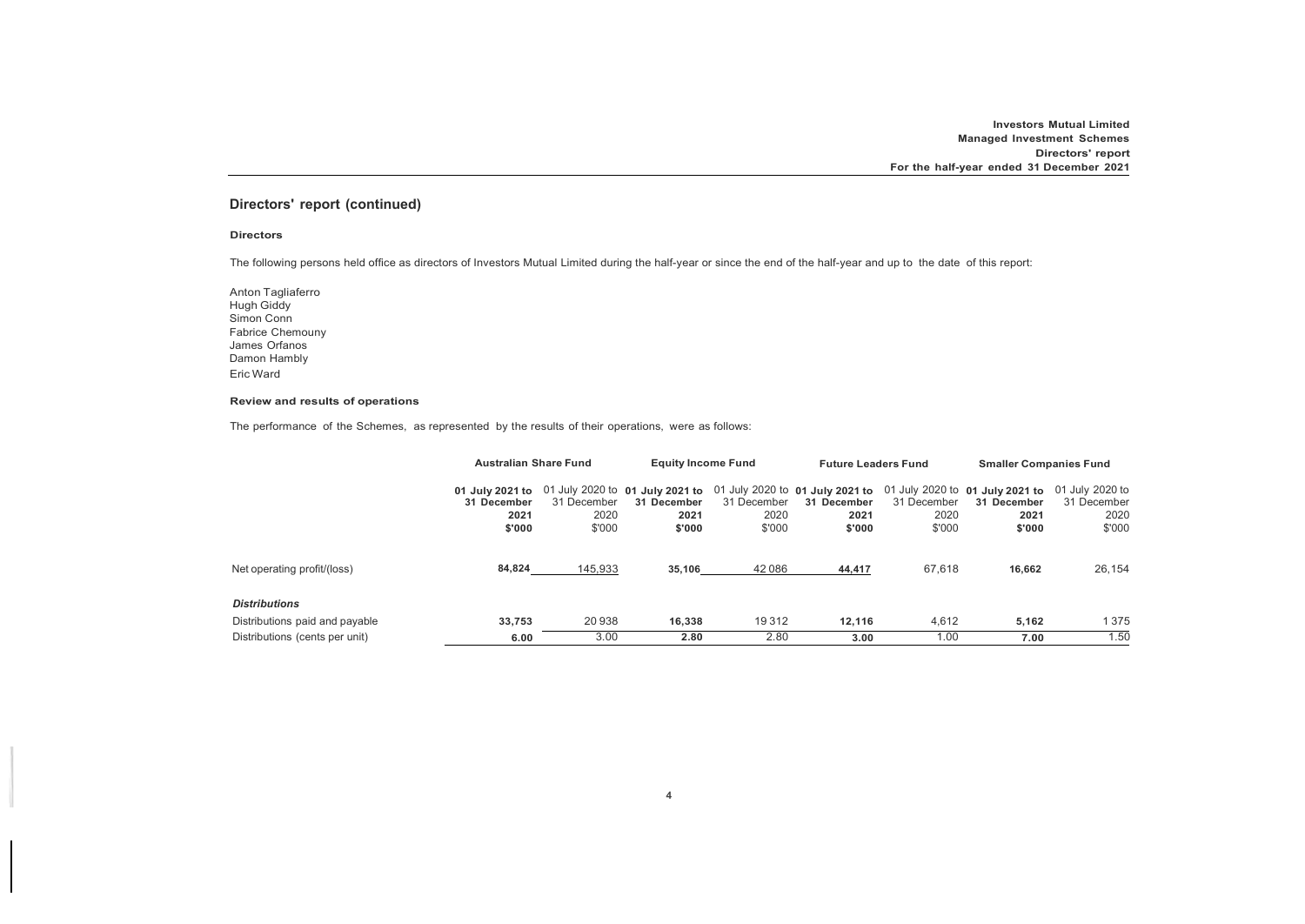**Investors Mutual Limited Managed Investment Schemes Directors' report For the half-year ended 31 December 2021**

## **Directors' report (continued)**

#### **Events occurring after the reporting period**

No significant events have occurred since the end of the reporting period which would impact on the financial position of the Schemes disclosed in the statements of financial position as at 31 December 2021 or on the results and cash flows of the Schemes for the half-year ended on that date.

#### **Rounding of amounts to the nearest thousand dollars**

The Schemes are entities of the kind referred to in *Australian Securities and Investments Commission (''ASIC'J (Rounding in FinanciaVDirectors' Reports) Instrument* 2016/191 and in accordance with that instrument, amounts in the financial report and directors' report have been rounded off to the nearest thousand dollars or nearest dollar, unless otherwise indicated.

#### **Auditor's independence declaration**

A copy of the Auditor's independence declaration as required under section 307C of the *Corporations Act 2001* is set out on page 6.

This report is made in accordance with a resolution of the directors

;<br>;;<sub>;</sub> <u>;; ;;</u>

*-:-zt*

Damon Hambly Director

Sydney 10 March 2022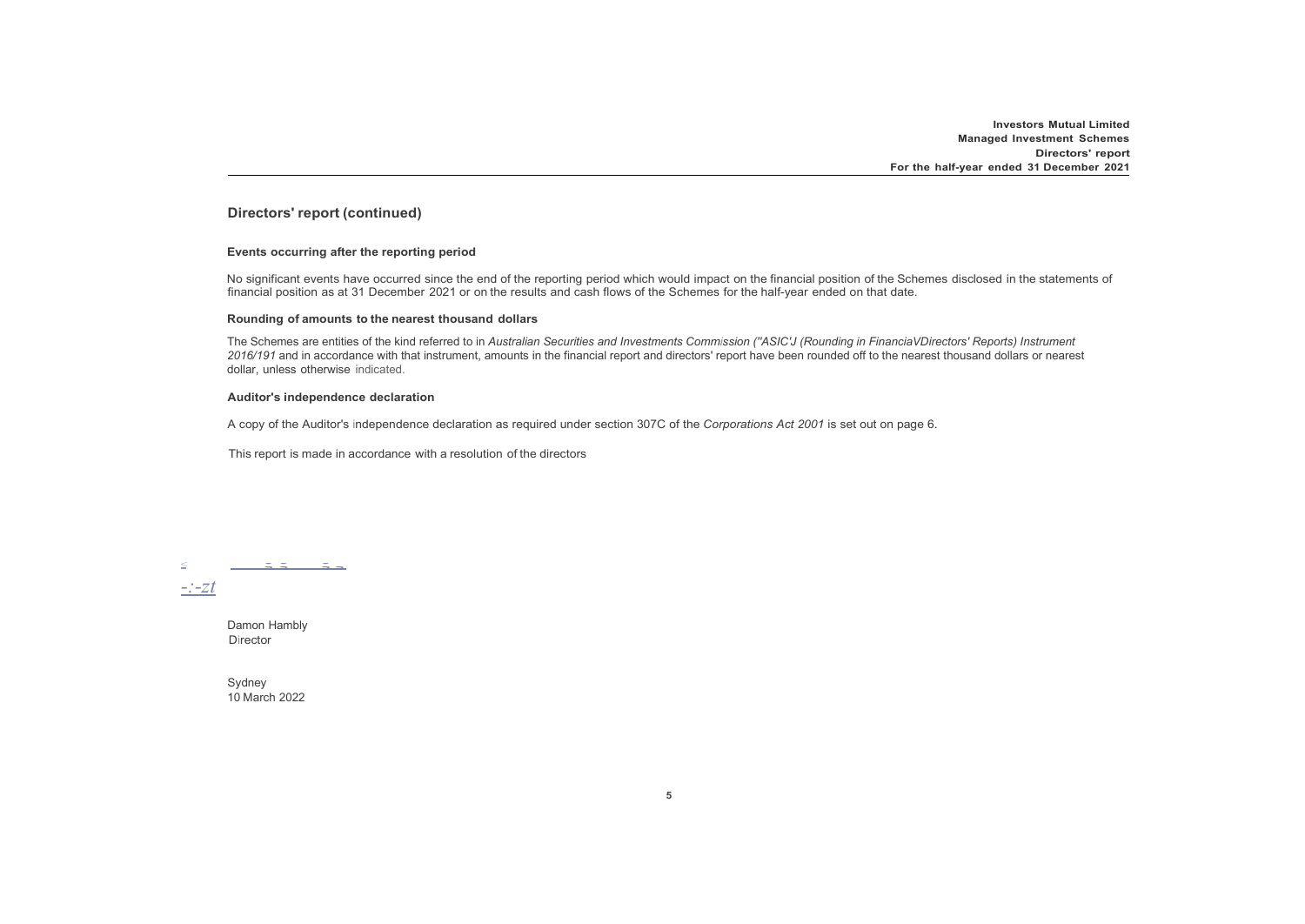

Ernst & Young 200 George Street Sydney NSW 2000 Australia GPO Box 2646 Sydney NSW 2001

Tel; +61 2 9248 5555 Fax: +61 2 9248 5959 ey.com/au

# **Auditor's independence declaration to the directors of Investors Mutual Limited, as Responsible Entity for the following Schemes:**

• Investors Mutual Australian Share Fund; Investors Mutual Equity Income Fund; Investors Mutual Australian Smaller Companies Fund; and Investors Mutual Future Leaders Fund.

As lead auditor for the review of the half-year financial reports of the Schemes listed above for the halfyear ended 31 December 2021, I declare to the best of my knowledge and belief, there have been:

- a) No contraventions of the auditor independence requirements of the *Corporations Act 2001* in relation to the review; and
- b) No contraventions of any applicable code of professional conduct in relation to the review; and
- c) No non-audit services provided that contravene any applicable code of professional conduct in relation to the review.

# **<sup>f</sup>'.t.!ou :"d**

*Wa S!Jv*

Luke Slater Partner 10 March 2022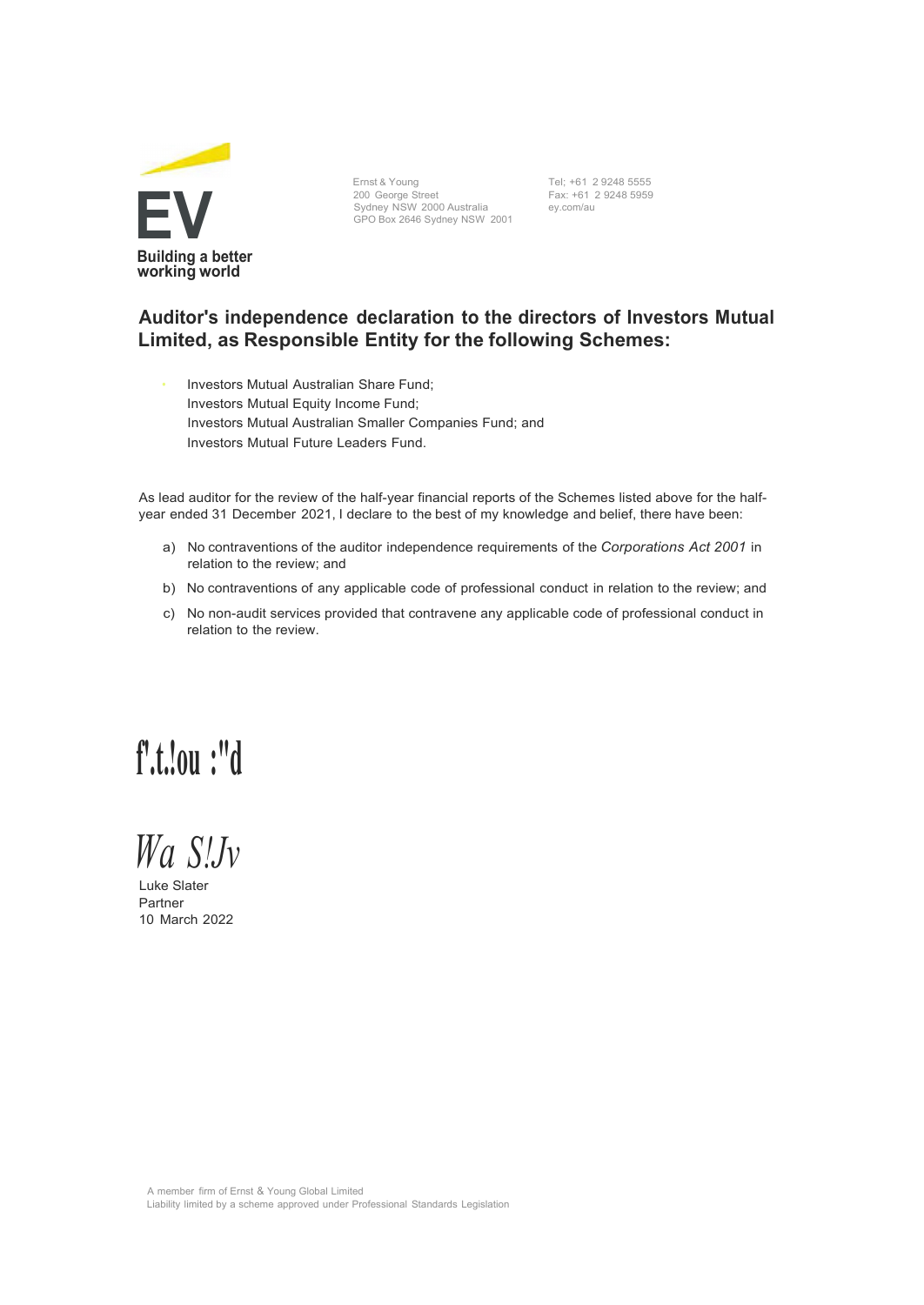Condensed statements of profit and loss and other comprehensive income

|                                                                             |       | <b>Australian Share Fund</b>                                                                                                    |             |             | <b>Equity Income Fund</b> |             | <b>Future Leaders Fund</b> |             | <b>Smaller Companies Fund</b> |  |
|-----------------------------------------------------------------------------|-------|---------------------------------------------------------------------------------------------------------------------------------|-------------|-------------|---------------------------|-------------|----------------------------|-------------|-------------------------------|--|
|                                                                             |       | 01 July 2021 to 01 July 2020 to 01 July 2021 to 01 July 2020 to 01 July 2021 to 01 July 2020 to 01 July 2021 to 01 July 2020 to |             |             |                           |             |                            |             |                               |  |
|                                                                             |       | 31 December                                                                                                                     | 31 December | 31 December | 31 December               | 31 December | 31 December                | 31 December | 31 December                   |  |
|                                                                             |       | 2021                                                                                                                            | 2020        | 2021        | 2020                      | 2021        | 2020                       | 2021        | 2020                          |  |
|                                                                             | Notes | \$'000                                                                                                                          | \$'000      | \$'000      | \$'000                    | \$'000      | \$'000                     | \$'000      | \$'000                        |  |
| Investment Income<br>Interest income                                        |       |                                                                                                                                 | 17          | 99          | 62                        |             | 27                         |             | -11                           |  |
| Dividend and distribution income<br>Net gains/(losses) in the fair value of |       | 34,921                                                                                                                          | 24,302      | 11,915      | 8,074                     | 6,819       | 5,654                      | 1,887       | 2,007                         |  |
| investments                                                                 | 3     | 59,430                                                                                                                          | 132,172     | 26,287      | 37,074                    | 40,534      | 64,496                     | 15,726      | 24,972                        |  |
| Other operating income                                                      |       | 65                                                                                                                              | 20          |             | 27                        | 11          | 49                         |             | 15                            |  |
| <b>Total investment income</b>                                              |       | 94,416                                                                                                                          | 156 511     | 38,301      | 45 237                    | 47,364      | 70226                      | 17,617      | 27,005                        |  |
| <b>Expenses</b>                                                             |       |                                                                                                                                 |             |             |                           |             |                            |             |                               |  |
| Interest expenses                                                           |       | 10                                                                                                                              | 3           | 78          | 12                        |             |                            |             |                               |  |
| Responsible Entity's fees                                                   |       | 8,871                                                                                                                           | 9,689       | 2,676       | 2,834                     | 2,498       | 2,296                      | 786         | 753                           |  |
| <b>Transaction costs</b>                                                    |       | 711                                                                                                                             | 886         | 441         | 305                       | 449         | 312                        | 169         | 98                            |  |
| <b>Total operating expenses</b>                                             |       | 9592                                                                                                                            | 10578       | 3,195       | 3 1 5 1                   | 2,947       | 2,608                      | 955         | 851                           |  |
| Operating profit/(loss)                                                     |       | 84,824                                                                                                                          | 145,933     | 35,106      | 42,086                    | 44,417      | 67,618                     | 161662      | 26,154                        |  |
| Total comprehensive income for the half-<br>year                            |       | 84,824                                                                                                                          | 145,933     | 351106      | 42,086                    | 44,417      | 67,618                     | 161662      | 26,154                        |  |

The above statements of profit or loss and other comprehensive income should be read in conjunction with the accompanying notes.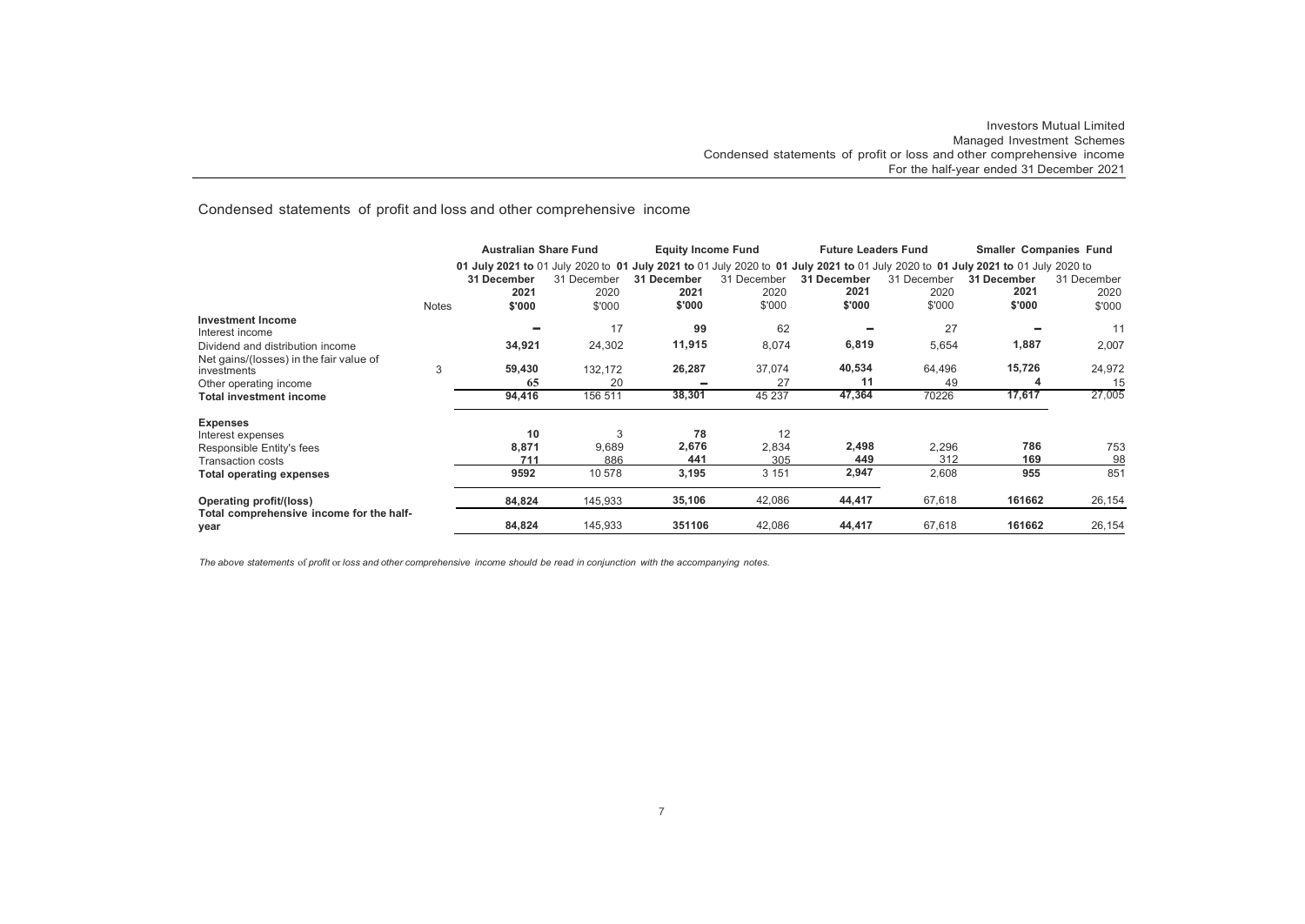# **Condensed statements of financial position**

|                                                                                        |                | <b>Australian Share Fund</b> |                 |                     | Equity Income Fund |                     | <b>Future Leaders Fund</b> | <b>Smaller Companies Fund</b> |                 |
|----------------------------------------------------------------------------------------|----------------|------------------------------|-----------------|---------------------|--------------------|---------------------|----------------------------|-------------------------------|-----------------|
|                                                                                        |                | Asat                         |                 | Asat                |                    | As at               |                            | As at                         |                 |
|                                                                                        |                | 31 December<br>2021          | 30 June<br>2021 | 31 December<br>2021 | 30 June<br>2021    | 31 December<br>2021 | 30 June<br>2021            | 31 December<br>2021           | 30 June<br>2021 |
|                                                                                        | <b>Notes</b>   | \$'000                       | \$'000          | \$'000              | \$'000             | \$'000              | \$'000                     | \$'000                        | \$'000          |
| <b>Assets</b><br>Cash and cash equivalents<br>Other receivables                        |                | 47,370<br>459                | 44.133<br>358   | 70,910<br>133       | 85,522<br>102      | 15,938<br>138       | 18,852<br>101              | 6,525<br>44                   | 14,288<br>34    |
| Due from brokers - receivable for securities<br>sold<br>Application receivable         |                | 1,413<br>169                 | 7.661<br>390    | 328                 | 518<br>459         | 112                 | 1,714<br>206               | 16                            | 745<br>11       |
| Dividends/distributions receivable<br>Financial assets at fair value through profit    |                | 2,586                        | 3,119           | 697                 | 1,520              | 430                 | 611                        | 62                            | 199             |
| or loss                                                                                | 6              | 1,691,576                    | 1783300         | 469,031             | 459 805            | 483,810             | 470 022                    | 142,081                       | 151 633         |
| <b>Total assets</b>                                                                    |                | 1,743,573                    | 838 961         | 541,099             | 547 926            | 500,428             | 491 506                    | 148,728                       | 166,910         |
| <b>Liabilities</b><br>Distributions payable<br>Due to brokers - payable for securities | 5              | 33,753                       | 76,653          | 8,059               | 6,662              | 12,116              | 2,948                      | 5,162                         | 10,754          |
| purchased<br>Redemptions payable                                                       |                | 312                          | 708<br>2,256    | 1,857<br>151        | 115<br>1,338       | 269                 | 1,893<br>528               | 9                             | 1,721<br>539    |
| Other payables<br>Financial liabilities at fair value through<br>profit or loss        | $\overline{7}$ | 1,458<br>503                 | 1,506<br>26     | 447<br>3,439        | 444<br>3582        | 413                 | 400                        | 123                           | 133             |
| <b>Total liabilities</b>                                                               |                | 36,026                       | 81,149          | 13,953              | 12,141             | 12,798              | 5769                       | 5-;-294                       | 13,147          |
| Net assets attributable to unitholders -<br>equity                                     |                | 1,707,547                    | 1,757,812       | 527,146             | 535,785            | 487,630             | 485,737                    | 143,434                       | 153,763         |

*The above statements* of *financial position should be read in conjunction with the accompanying notes.*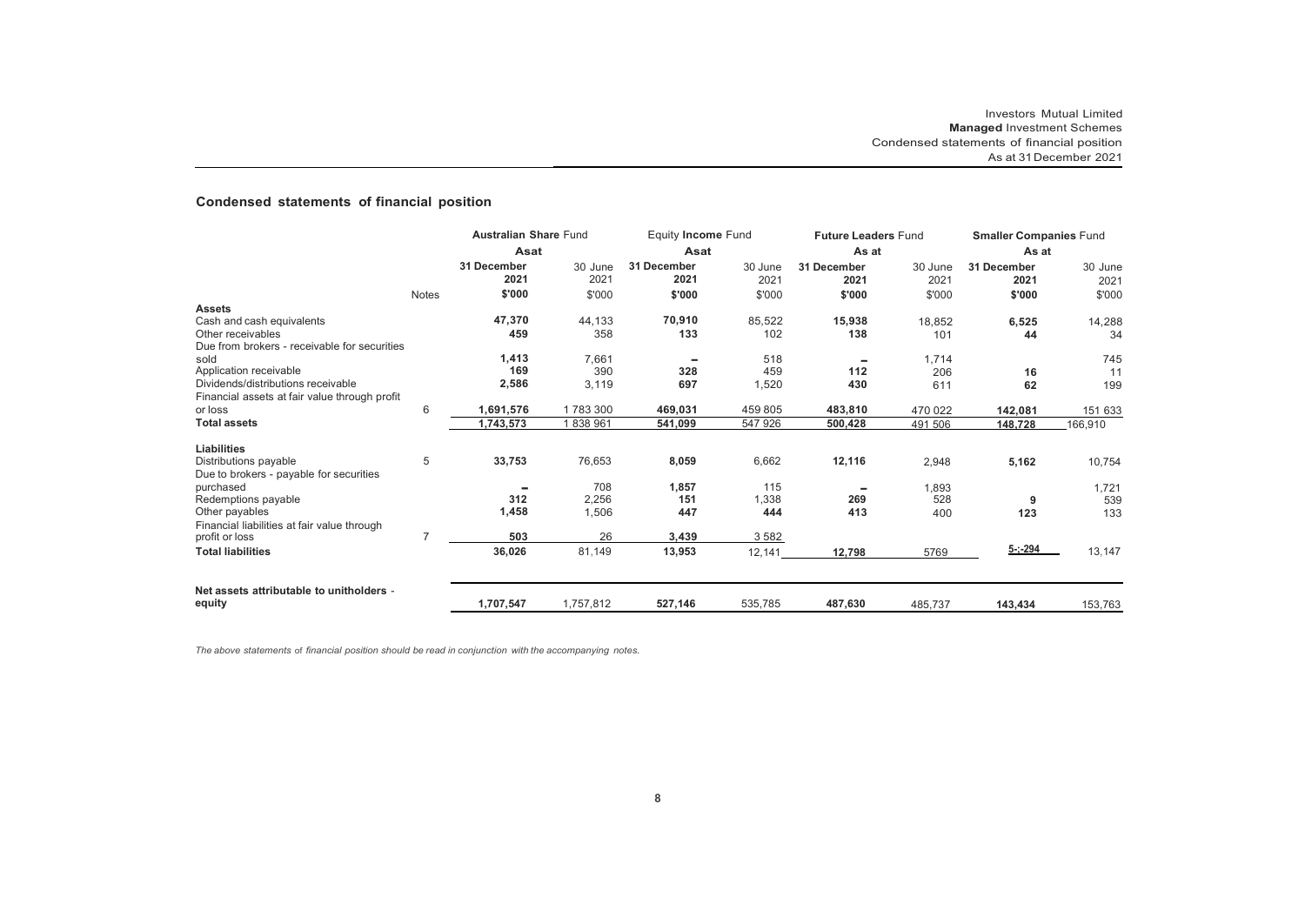# Condensed statements of changes in equity

|                                            |              | <b>Australian Share Fund</b>                                                                                                    |             | <b>Equity Income Fund</b> |             | <b>Future Leaders Fund</b> |             | <b>Smaller Companies Fund</b> |             |
|--------------------------------------------|--------------|---------------------------------------------------------------------------------------------------------------------------------|-------------|---------------------------|-------------|----------------------------|-------------|-------------------------------|-------------|
|                                            |              | 01 July 2021 to 01 July 2020 to 01 July 2021 to 01 July 2020 to 01 July 2021 to 01 July 2020 to 01 July 2021 to 01 July 2020 to |             |                           |             |                            |             |                               |             |
|                                            |              | 31 December                                                                                                                     | 31 December | 31 December               | 31 December | 31 December                | 31 December | 31 December                   | 31 December |
|                                            |              | 2021                                                                                                                            | 2020        | 2021                      | 2020        | 2021                       | 2020        | 2021                          | 2020        |
|                                            | <b>Notes</b> | \$'000                                                                                                                          | \$'000      | \$'000                    | \$'000      | \$'000                     | \$'000      | \$'000                        | \$'000      |
| Total equity at the beginning of the half- |              |                                                                                                                                 |             |                           |             |                            |             |                               |             |
| year                                       |              | 1,757,812                                                                                                                       | 1,960,018   | 535,785                   | 592,701     | 485,737                    | 451,040     | 153,763                       | 140,966     |
| Comprehensive income for the half-year     |              |                                                                                                                                 |             |                           |             |                            |             |                               |             |
| Profit/(loss) for the half-year            |              | 84,824                                                                                                                          | 145.933     | 35,106                    | 42,086      | 44,417                     | 67,618      | 16,662                        | 26,154      |
| Total comprehensive income                 |              | 84,824                                                                                                                          | 145,933     | 35,106                    | 42,086      | 44,417                     | 67,618      | 16,662                        | 26,154      |
| <b>Transactions with unitholders</b>       |              |                                                                                                                                 |             |                           |             |                            |             |                               |             |
| Applications                               |              | 103,884                                                                                                                         | 112.966     | 59,177                    | 64.469      | 25,082                     | 26,664      | 12,083                        | 11,811      |
| Redemptions                                |              | (216, 211)                                                                                                                      | (303, 294)  | (86, 786)                 | (130, 217)  | (55, 673)                  | (74, 543)   | (35,909)                      | (17, 208)   |
| Reinvestment of distributions              |              | 10,991                                                                                                                          | 22,048      | 202                       | 1,129       | 183                        | 153         | 1,997                         | 656         |
| Distributions paid and payable             |              | !33.7531                                                                                                                        | (20, 938)   | !16,338)                  | (19, 312)   | j12,116)                   | (4,612)     | 15,162                        | 11,375)     |
| <b>Total transactions with unitholders</b> |              | j135,089l                                                                                                                       | 189,218     | j43,745j                  | (83, 931)   | !42,5241                   | (52, 338)   | (26, 991)                     | (6, 116)    |
| Total equity at the end of the financial   |              |                                                                                                                                 |             |                           |             |                            |             |                               |             |
| half-year                                  |              | 1,707,547                                                                                                                       | 1.916733    | 527,146                   | 550 856     | 487.630                    | 466 320     | 143,434                       | 161,004     |

*The above statements of changes in equity should* be *read in conjunction with the accompanying notes.*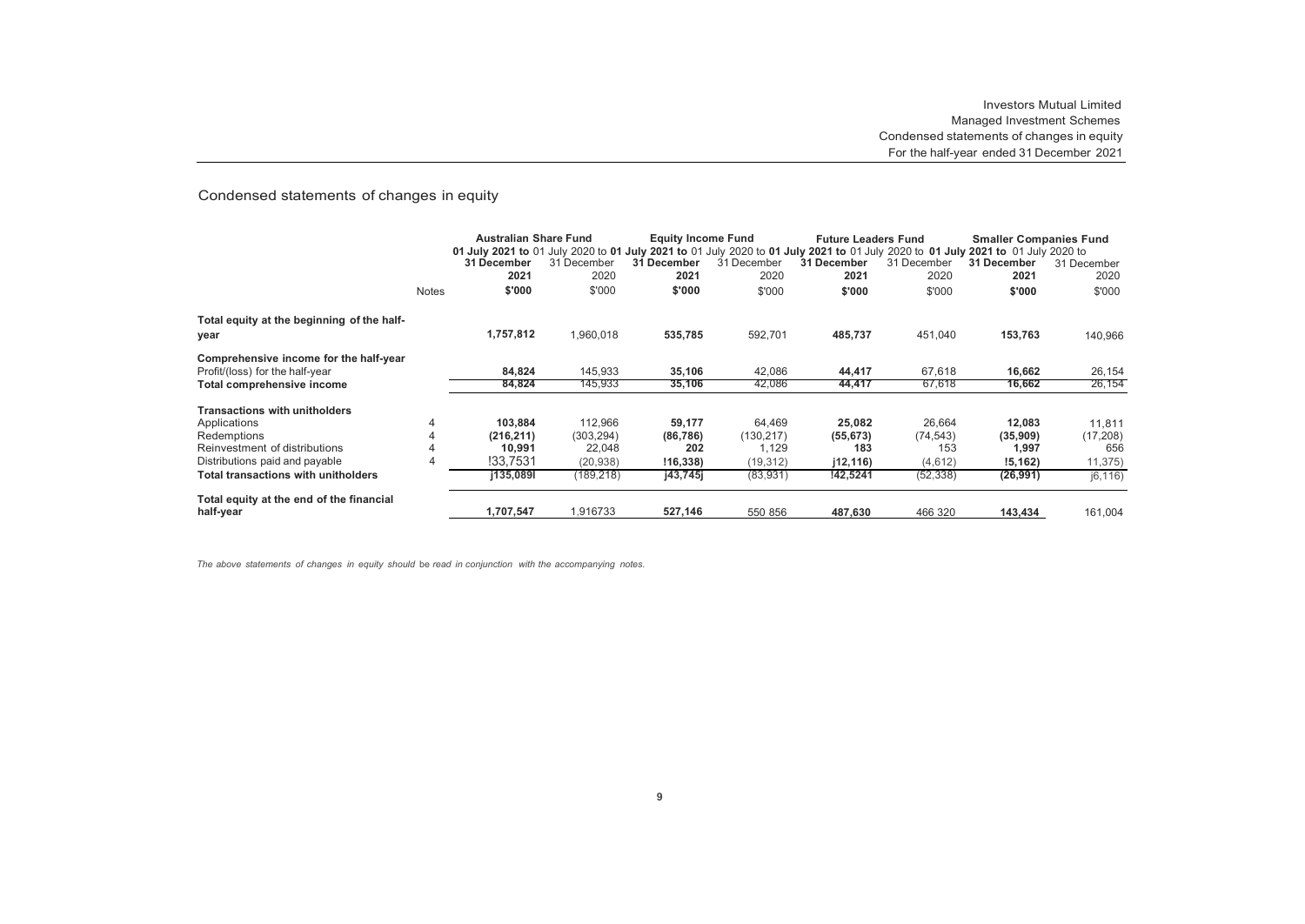Investors Mutual Limited Managed Investment Schemes Condensed statements of cash flows For the half-year ended 31 December 2021

# Condensed statements of cash flows

|                                                                                                                                                                               | <b>Australian Share Fund</b>            |                                          |                                                                                                                                                | <b>Equity Income Fund</b>            |                                         | <b>Future Leaders Fund</b>            | <b>Smaller Companies Fund</b>         |                                      |
|-------------------------------------------------------------------------------------------------------------------------------------------------------------------------------|-----------------------------------------|------------------------------------------|------------------------------------------------------------------------------------------------------------------------------------------------|--------------------------------------|-----------------------------------------|---------------------------------------|---------------------------------------|--------------------------------------|
|                                                                                                                                                                               | 31 December                             | 31 December                              | 01 July 2021 to 01 July 2020 to 01 July 2021 to 01 July 2020 to 01 July 2021 to 01 July 2020 to 01 July 2021 to 01 July 2020 to<br>31 December | 31 December                          | 31 December                             | 31 December                           | 31 December                           | 31 December                          |
|                                                                                                                                                                               | 2021                                    | 2020                                     | 2021                                                                                                                                           | 2020                                 | 2021                                    | 2020                                  | 2021                                  | 2020                                 |
|                                                                                                                                                                               | \$'000                                  | \$'000                                   | \$'000                                                                                                                                         | \$'000                               | \$'000                                  | \$'000                                | \$'000                                | \$'000                               |
| Cash flows from operating activities<br>Proceeds from sale of investments<br>Cash paid for purchase of investments<br>Transaction cost paid<br>Dividend/distribution received | 254.422<br>(97, 250)<br>(711)<br>35,454 | 308,805<br>(139, 496)<br>(886)<br>24,720 | 92.214<br>(73, 044)<br>(441)<br>12,738                                                                                                         | 85,295<br>(26,612)<br>(305)<br>8,203 | 141.195<br>(114, 629)<br>(449)<br>7,000 | 105.144<br>(78,621)<br>(312)<br>5,498 | 58.521<br>(34, 219)<br>(169)<br>2,024 | 30.134<br>(30, 599)<br>(98)<br>2,015 |
| Interest received<br>Other income received                                                                                                                                    |                                         | $2\frac{17}{2}$                          | 108                                                                                                                                            | $10^{61}$                            |                                         | 38                                    |                                       | $\frac{1}{2}$                        |
| Responsible Entity's fee paid<br>Payment of other expenses                                                                                                                    | (8,919)<br>{471                         | (8,091)<br>!214)                         | (2,674)<br>j108)                                                                                                                               | (2,388)<br>(75)                      | (2, 484)<br>!26)                        | (1,880)<br>i49J                       | (796)<br>(61                          | (603)<br>j14                         |
| Net cash inflow from operating activities                                                                                                                                     | 182,949                                 | 185 102                                  | 28,793                                                                                                                                         | 64284                                | 30,607                                  | 29906                                 | 25,355                                | 875                                  |
| Cash flows from financing activities<br>Proceeds from applications by unitholders<br>Payments for redemptions by unitholders                                                  | 104,106<br>(218, 155)                   | 146,684<br>(315, 110)                    | 59,308<br>(87, 974)                                                                                                                            | 67,330<br>(132, 511)                 | 25,176<br>(55, 932)                     | 30,878<br>(78, 861)                   | 12,078<br>(36, 439)                   | 13,951<br>(18,713)                   |
| Distributions paid                                                                                                                                                            | (65, 663)                               | !97,664                                  | j14,739)                                                                                                                                       | !24,076                              | e,16s1                                  | 11.6993                               | jB,757)                               | (715)                                |
| Net cash (outflow) from financing activities                                                                                                                                  | (179, 712)                              | (266,090)                                | j43,405j                                                                                                                                       | !89,257!                             | j33,521j                                | [49,682]                              | 133, 118                              | 17,477!                              |
| Net increase/(decrease) in cash and cash<br>equivalents                                                                                                                       | 3,237                                   | (80,988)                                 | (14, 612)                                                                                                                                      | (24, 973)                            | (2,914)                                 | (19,776)                              | (7, 763)                              | (6,602)                              |
| Cash and cash equivalents at the beginning of the<br>half-year                                                                                                                | 44,133                                  | 112,898                                  | 85,522                                                                                                                                         | 109,658                              | 18,852                                  | 47,724                                | 14,288                                | 16,764                               |
| Cash and cash equivalents at the end of the<br>half-year                                                                                                                      | 47,370                                  | 31,910                                   | 70,910                                                                                                                                         | 84,685                               | 15,938                                  | 27,948                                | 6,525                                 | 10,162                               |

*The above statements of cash flows should be read in conjunction "Mth the accompanying notes.*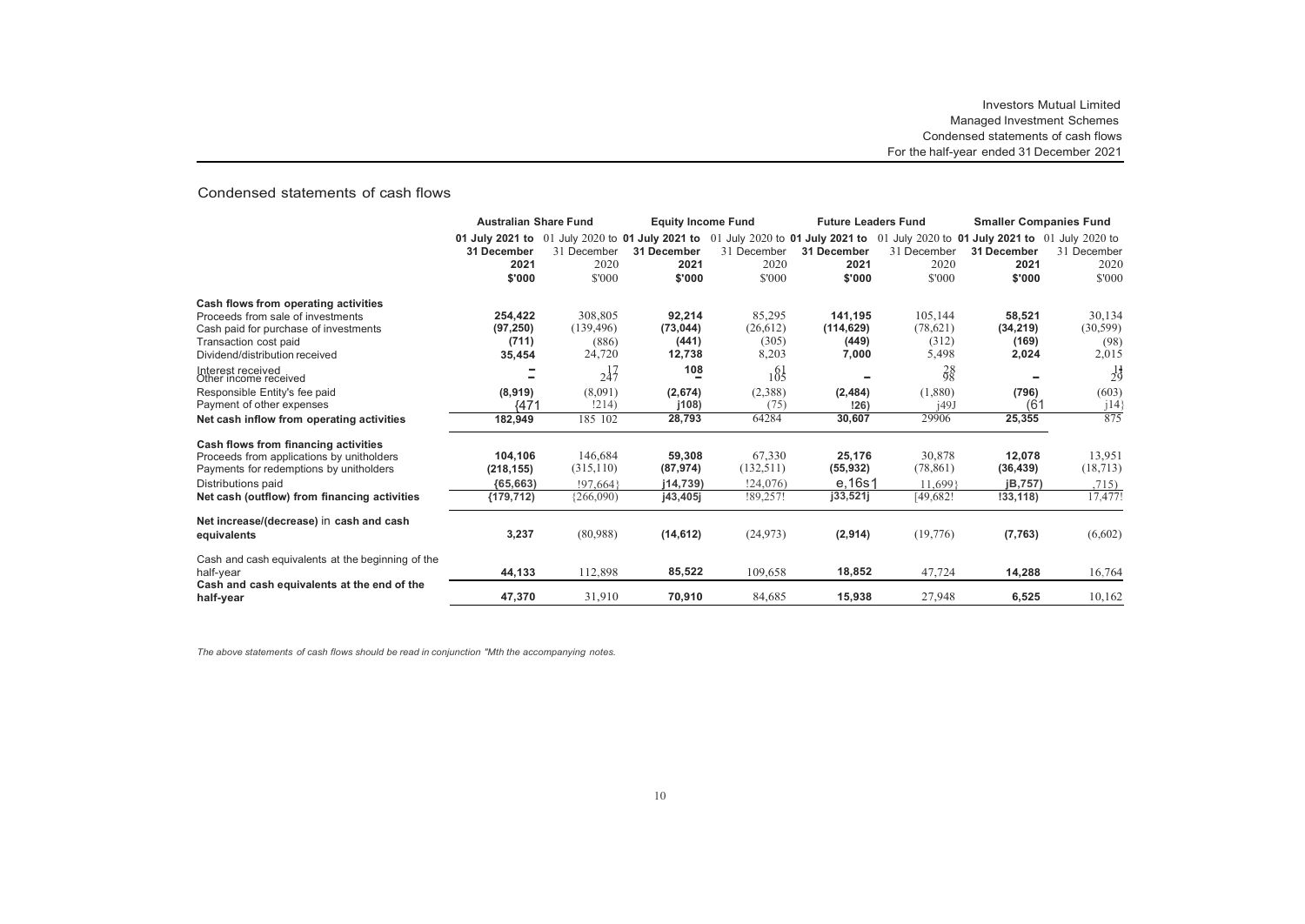# **Notes to the financial reports**

| <b>Contents</b> |                                                                                  | Page |
|-----------------|----------------------------------------------------------------------------------|------|
|                 | General infonnation                                                              | 12   |
| 2               | Summary of significant accounting policies                                       | 12   |
| 3               | Net gains/(losses) on financial instruments at fair value through profit or loss | 13   |
| $\overline{4}$  | Net assets attributable to unitholders                                           | 14   |
| 5               | Distributions to unitholders                                                     | 16   |
| 6               | Financial assets at fair value through profit or loss                            | 17   |
| 7               | Financial liabilities at fair value through profit or loss                       | 17   |
| 8               | Fair value measurements                                                          | 18   |
| 9               | Events occurring after the reporting period                                      | 24   |
| 10              | Contingent <b>assets</b> and liabilities and commitments                         | 24   |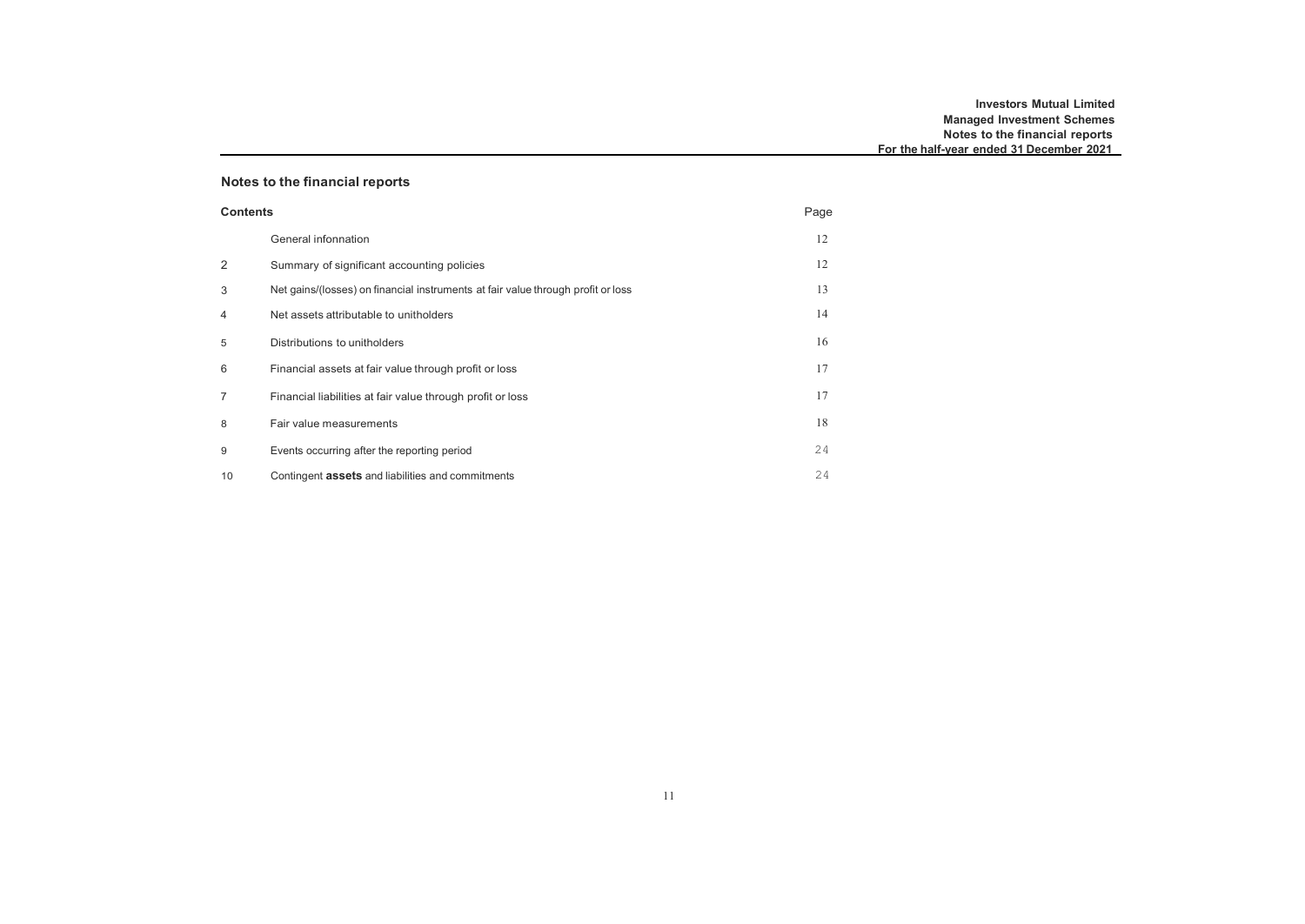## **1 General information**

These interim financial reports cover the following Schemes (the "Schemes") which are Australian registered managed investment Schemes. The Schemes were constituted on the dates set out below, and **will** terminate on the dates set out below unless terminated earlier in accordance with the provisions of the Schemes' Constitutions.

|                               | <b>Constituted Date</b> | <b>Termination Date</b> |
|-------------------------------|-------------------------|-------------------------|
| Australian Share Fund         | 29 June 1998            | 28 June 2078            |
| Equity Income Fund            | 17 November 2003        | 16 November 2083        |
| <b>Future Leaders Fund</b>    | 29 June 1998            | 28 June 2078            |
| <b>Smaller Companies Fund</b> | 29 June 1998            | 28 June 2078            |

The Responsible Entity of the Schemes listed above is Investors Mutual Limited (the "Responsible Entity") which is incorporated and domiciled in Australia. The Responsible Entity's registered office is Level 24, 25 Bligh Street, Sydney, NSW 2000.

The interim financial reports were authorised for issue by the directors on 10 March 2022. The directors of the Responsible Entity have the power to amend and reissue the financial reports.

## <span id="page-12-0"></span>**2 Summary of significant accounting policies**

The principal accounting policies applied in the preparation of the interim financial reports are set out below. These policies have been consistently applied to all periods presented, unless otherwise stated in the following text.

These interim financial reports for half-year ended 31 December 2021 have been prepared in accordance with the *Corporations Act 2001* and Australian Accounting Standard AASB 134 *Interim Financial Reporting.*

These interim financial reports do not include all the notes of the type nonnally included in an annual financial report. Accordingly, these reports are to be read in conjunction with the annual reports for the year 30 June 2021 and any public announcements made in respect of the Schemes during the interim reporting period in accordance with the continuous disclosure requirements of the *Corporations Act 2001.*

These interim financial reports are presented in Australian dollars and all values are rounded to the nearest thousand dollars (\$'000) unless otherwise stated under the option available to the Schemes under ASIC Corporations (Rounding in Financial/Directors' Reports) ("Instrument 2016/1917. The Schemes are entities to which the Instrument applies.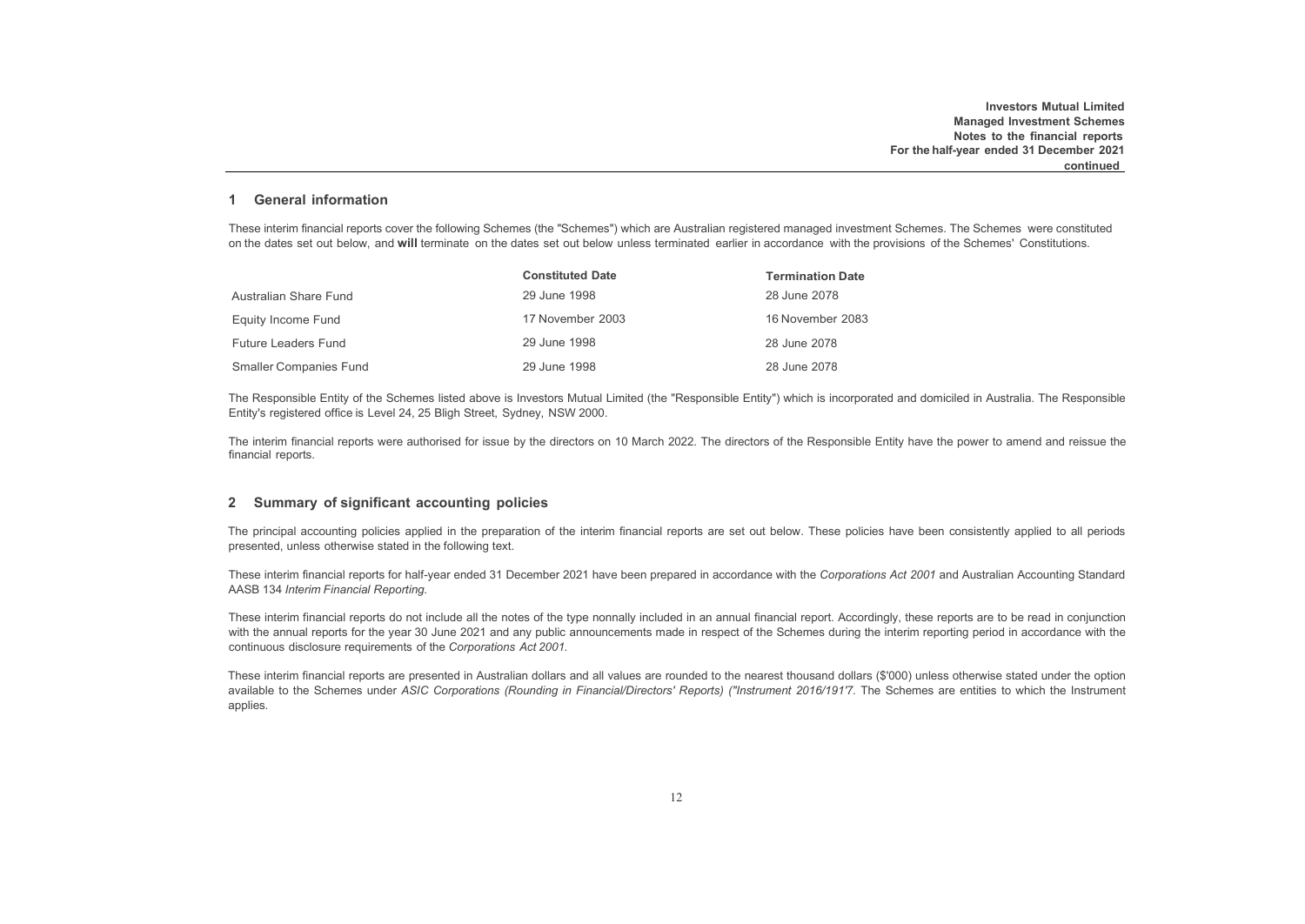## **2 Summary of significant accounting policies (continued)**

#### **(a) Statement of compliance**

These interim financial reports comply with Australian Accounting Standards applicable to interim reporting as issued by the Australian Accounting Standards Board and International Financial Reporting Standards (IFRS) applicable to interim reporting as issued by the International Accounting Standards Board.

#### **(b) Australian Accounting Standards and interpretations**

The accounting policies in these interim financial statements are the same as those applied in the Schemes' financial statements for the year ended 30 June 2021.

There are no other standards that are not yet effective and that are expected to have a material impact on the Schemes in the current or future half years and on foreseeable future transactions.

#### **(c) Comparative**

Where necessary comparatives has been reclassified for consistency with current year disclosures.

## <span id="page-13-0"></span>**3 Net gains/(losses) on financial instruments at fair value through profit or loss**

|                                                                                                | <b>Australian Share Fund</b> |                     | Equity Income Fund  |                     | <b>Future Leaders Fund</b> |                     | <b>Smaller Companies Fund</b> |                     |
|------------------------------------------------------------------------------------------------|------------------------------|---------------------|---------------------|---------------------|----------------------------|---------------------|-------------------------------|---------------------|
|                                                                                                | 31 December<br>2021          | 31 December<br>2020 | 31 December<br>2021 | 31 December<br>2020 | 31 December<br>2021        | 31 December<br>2020 | 31 December<br>2021           | 31 December<br>2020 |
|                                                                                                | \$'000                       | !'000               | rooo                | 000 <sup>1</sup>    | i'000                      | !'000               | \$'00()                       | !'000               |
| <b>Financial Instruments</b>                                                                   |                              |                     |                     |                     |                            |                     |                               |                     |
| Net realised gains/(losses) on financial                                                       |                              |                     |                     |                     |                            |                     |                               |                     |
| instruments at fair value through profit or loss<br>Net unrealised gains/(losses) on financial | 78,735                       | 27,372              | 12,082              | (1,091)             | 33,878                     | (141)               | 19,486                        | 6,452               |
| instruments at fair value through erofit or loss                                               | (19,305)                     | 104,800             | 14,205              | 38,165              | 6.656                      | 64,637              | (3,760)                       | 18,520              |
| Total net gains/(losses) on financial                                                          |                              |                     |                     |                     |                            |                     |                               |                     |
| instruments at fair value through profit or                                                    |                              |                     |                     |                     |                            |                     |                               |                     |
| loss                                                                                           | 59,430                       | 132,172             | 26,287              | 37,074              | 40,534                     | 64,496              | 15,726                        | 24,972              |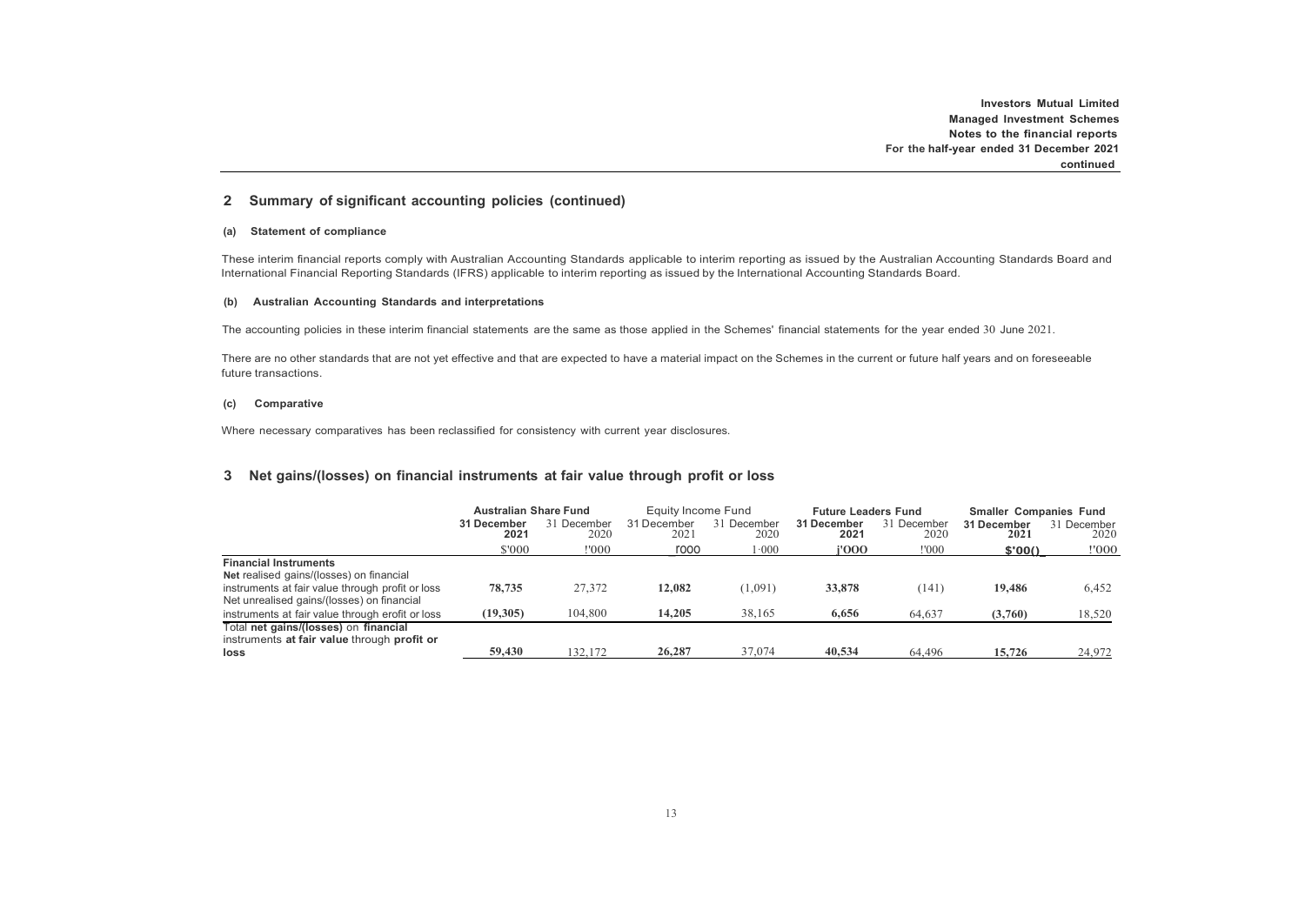# <span id="page-14-0"></span>**4 Net assets attributable to unitholders**

Movements in number of units and net assets attributable to unitholders during the half-year were as follows:

| <b>Australian Share Fund</b>                                                                                            | 01 July 2021 to | 01 July 2020 to | 01 July 2021 to               | 01 July 2020 to                |
|-------------------------------------------------------------------------------------------------------------------------|-----------------|-----------------|-------------------------------|--------------------------------|
|                                                                                                                         | 31 December     | 31 December     | 31 December                   | 31 December                    |
|                                                                                                                         | 2021            | 2020            | 2021                          | 2020                           |
|                                                                                                                         | No.('000)       | No.('000)       | \$'000                        | \$'000                         |
| Opening balance                                                                                                         | 595,780         | 761,558         | 1,757,812                     | 810,069,1                      |
| Applications                                                                                                            | 34.370          | 42.504          | 103.884                       | 112.966                        |
| Redemptions                                                                                                             | (71, 330)       | (114, 704)      | (216, 211)                    | (303, 294)                     |
| Units issued upon reinvestment<br>of distributions<br>Distributions paid and payable<br>Profit/(loss) for the half-year | 3,725           | 8,566           | 10,991<br>(33, 753)<br>84.824 | 22,048<br>(20, 938)<br>145,933 |
| <b>Closing balance</b>                                                                                                  | 562,545         | 697,924         | 1,707,547                     | 1,916,733                      |

|                                 | 01 July 2021 to<br>31 December | 01 July 2020 to<br>31 December | 01 July 2021 to<br>31 December | 01 July 2020 to<br>31 December |
|---------------------------------|--------------------------------|--------------------------------|--------------------------------|--------------------------------|
|                                 | 2021                           | 2020                           | 2021                           | 2020                           |
| <b>Equity Income Fund</b>       | No.('000)                      | No.('000)                      | \$'000                         | \$'000                         |
| Opening balance                 | 606.283                        | 754.429                        | 535,785                        | 592,701                        |
| Applications                    | 65,378                         | 79.998                         | 59,177                         | 64,469                         |
| Redemptions                     | (96, 217)                      | (163, 165)                     | (86, 786)                      | (130, 217)                     |
| Units issued upon reinvestment  |                                |                                |                                |                                |
| of distributions                | 225                            | 1,465                          | 202                            | 1,129                          |
| Distributions paid and payable  |                                |                                | (16, 338)                      | (19, 312)                      |
| Profit/(loss) for the half-year |                                |                                | 35.106                         | 42 086                         |
| <b>Closing balance</b>          | 575,669                        | 672,727                        | 527,146                        | 550,856                        |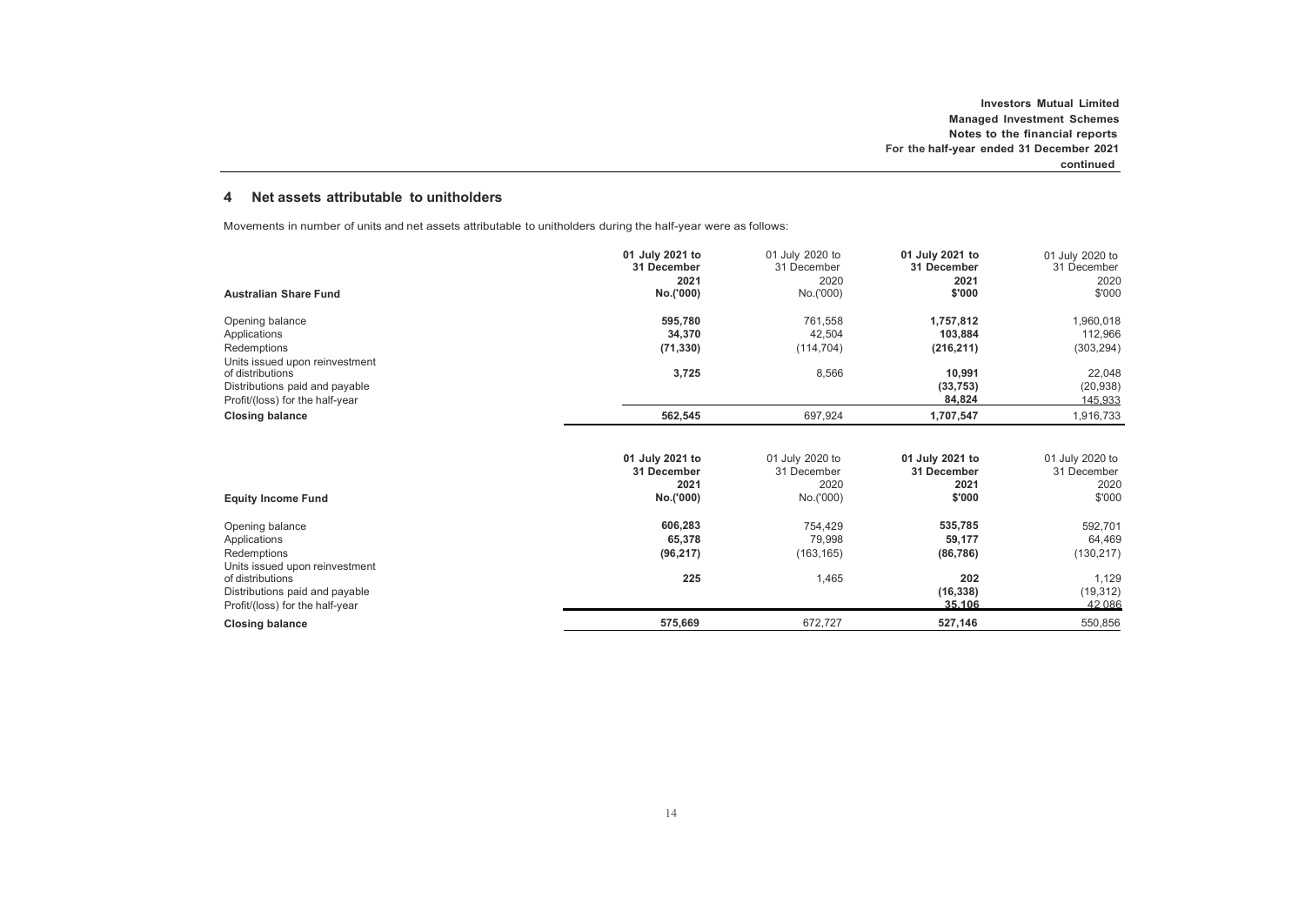| <b>Future Leaders Fund</b>                    | 01 July 2021 to | 01 July 2020 to | 01 July 2021 to | 01 July 2020 to |
|-----------------------------------------------|-----------------|-----------------|-----------------|-----------------|
|                                               | 31 December     | 31 December     | 31 December     | 31 December     |
|                                               | 2021            | 2020            | 2021            | 2020            |
|                                               | No.('000)       | No.('000)       | \$'000          | \$'000          |
| Opening balance                               | 429,350         | 511,129         | 485,737         | 451,040         |
| Applications                                  | 21.096          | 28,060          | 25,082          | 26,664          |
| Redemptions<br>Units issued upon reinvestment | (46, 784)       | (78, 154)       | (55, 673)       | (74, 543)       |
| of distributions                              | 162             | 174             | 183             | 153             |
| Distributions paid and payable                | -               | -               | (12, 116)       | (4, 612)        |
| ProfiV(loss) for the half-year                | $\equiv$        |                 | 44,417          | 67,618          |
| <b>Closing balance</b>                        | 403,824         | 461.209         | 487,630         | 466,320         |

# **4 Net assets attributable to unitholders (continued)**

|                                                                                      | 01 July 2021 to<br>31 December<br>2021 | 01 July 2020 to<br>31 December<br>2020 | 01 July 2021 to<br>31 December<br>2021 | 01 July 2020 to<br>31 December<br>2020 |
|--------------------------------------------------------------------------------------|----------------------------------------|----------------------------------------|----------------------------------------|----------------------------------------|
| <b>Smaller Companies Fund</b>                                                        | No.('000)                              | No.('000)                              | \$'000                                 | \$'000                                 |
| Opening balance                                                                      | 84.572                                 | 94.558                                 | 153,763                                | 140,966                                |
| Applications                                                                         | 6.214                                  | 7.213                                  | 12.083                                 | 11.811                                 |
| Redemptions                                                                          | (18, 135)                              | (10, 559)                              | (35,909)                               | (17,208)                               |
| Units issued upon reinvestment<br>of distributions<br>Distributions paid and payable | 1,098                                  | 440<br>-                               | 1,997<br>(5, 162)                      | 656<br>(1, 375)                        |
| ProfiV(loss) for the half-year                                                       | ۰                                      |                                        | 16,662                                 | 26,154                                 |
| <b>Closing balance</b>                                                               | 73.749                                 | 91,652                                 | 143,434                                | 161,004                                |

As stipulated within the Schemes' Constitutions, each unit represents a right to an individual share in the Schemes and does not extend to a right to the underlying assets of the Schemes. There are no separate classes of units and each unit has the same rights attaching to it as all other units of the Schemes.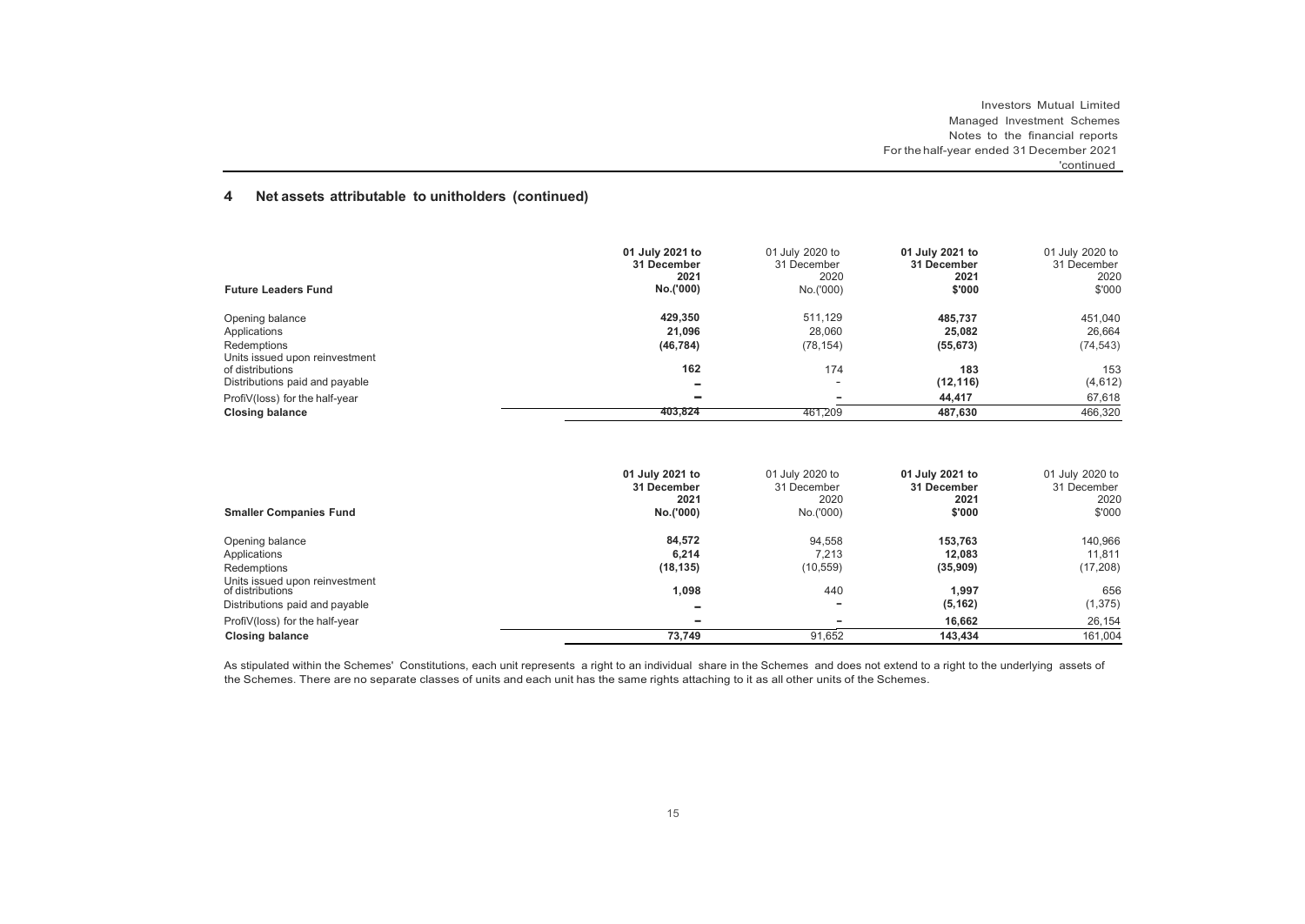# <span id="page-16-0"></span>**5 Distributions to unitholders**

The distributions for the half-year were as follows:

| <b>Australian Share Fund</b>                                                               | 01 July 2021 to<br>31 December<br>2021<br>\$'000 | 01 July 2021 to<br>31 December<br>2021<br>CPU        | 01 July 2021 to<br>31 December<br>2021<br>\$'000 | 01 July 2021 to<br>31 December<br>2021<br>CPU |
|--------------------------------------------------------------------------------------------|--------------------------------------------------|------------------------------------------------------|--------------------------------------------------|-----------------------------------------------|
| <b>Distributions</b>                                                                       |                                                  |                                                      |                                                  |                                               |
| Distributions payable - December                                                           | 33!753                                           | 6.00                                                 | 20,938                                           | 3.00                                          |
|                                                                                            | 33,753                                           |                                                      | 20,938                                           |                                               |
| <b>Equity Income Fund</b>                                                                  | 01 July 2021 to<br>31 December<br>2021<br>\$'000 | 01 July 2021 to<br>31 December<br>2021<br>CPU        | 01 July 2021 to<br>31 December<br>2021<br>\$'000 | 01 July 2021 to<br>31 December<br>2021<br>CPU |
| <b>Distributions</b><br>Distributions paid - September<br>Distributions payable - December | 8,279<br>8!059                                   | 1.40<br>1.40                                         | 9,894<br>9,418                                   | 1.40<br>1.40                                  |
|                                                                                            | 16,338                                           |                                                      | 19.312                                           |                                               |
| <b>Future Leaders Fund</b>                                                                 | 01 July 2021 to<br>31 December<br>2021<br>\$'000 | 01 July 2021 to<br>31 December<br>2021<br><b>CPU</b> | 01 July 2021 to<br>31 December<br>2021<br>\$'000 | 01 July 2021 to<br>31 December<br>2021<br>CPU |
| <b>Distributions</b><br>Distributions payable - December                                   | 12,116                                           | 3.00                                                 | 4.612                                            | 1.00                                          |
|                                                                                            | 12,116                                           |                                                      | 4.612                                            |                                               |
| <b>Smaller Companies Fund</b>                                                              | 01 July 2021 to<br>31 December<br>2021<br>\$'000 | 01 July 2021 to<br>31 December<br>2021<br><b>CPU</b> | 01 July 2021 to<br>31 December<br>2021<br>\$'000 | 01 July 2021 to<br>31 December<br>2021<br>CPU |
| <b>Distributions</b><br>Distributions payable - December                                   | 5,162                                            | 7.00                                                 | 1,375                                            | 1.50                                          |
|                                                                                            | 5,162                                            |                                                      | 1,375                                            |                                               |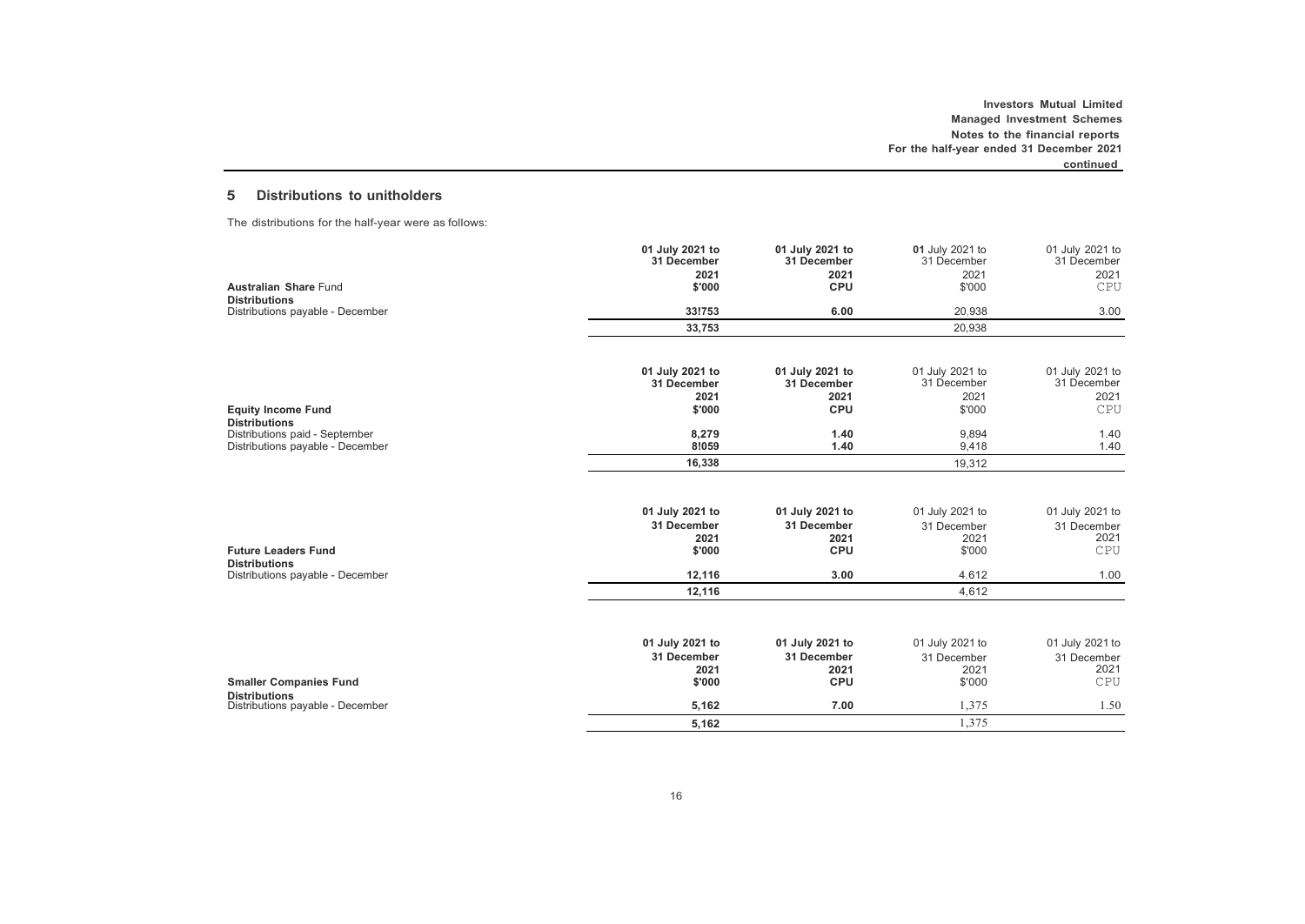# <span id="page-17-0"></span>**6 Financial assets at fair value through profit or loss**

|                                                                 | Australian Share Fund         |                           | <b>Equity Income Fund</b>     |                           | <b>Future Leaders Fund</b>    |                           | <b>Smaller Companies Fund</b> |                           |
|-----------------------------------------------------------------|-------------------------------|---------------------------|-------------------------------|---------------------------|-------------------------------|---------------------------|-------------------------------|---------------------------|
|                                                                 | 31 December<br>2021<br>\$'000 | 30 June<br>2021<br>\$'000 | 31 December<br>2021<br>\$'000 | 30 June<br>2021<br>\$'000 | 31 December<br>2021<br>\$'000 | 30 June<br>2021<br>\$'000 | 31 December<br>2021<br>\$'000 | 30 June<br>2021<br>\$'000 |
| Financial assets at fair value through                          |                               |                           |                               |                           |                               |                           |                               |                           |
| profit and loss<br>Listed equities                              | 1.634.384                     | 1.723.221                 | 435.612                       | 414.179                   | 453.695                       | 435.443                   | 131.161                       | 137.648                   |
| Listed unit trusts                                              | 55,081                        | 59.799                    | 25,620                        | 40.387                    | 30,115                        | 34.579                    | 10,920                        | 13.985                    |
| Preference shares                                               | 1,700                         |                           | 2.614                         |                           |                               |                           |                               |                           |
| Floating rate notes                                             | -                             | ۰                         | 5.185                         | 5,239                     |                               |                           |                               |                           |
| Eutures<br>Options                                              | 331                           | 280                       |                               |                           |                               |                           |                               |                           |
| Total financial assets at fair value through<br>profit and loss | 1.691.576                     | 1783 300                  | 469.031                       | 459.805                   | 483.810                       | 470.022                   | 142.081                       | 151,633                   |

# <span id="page-17-1"></span>7 Financial liabilities at fair value through profit or loss

|                                                                                      | Australian Share Fund         |                           | Equity Income Fund            |                           | <b>Future Leaders Fund</b>    |                           | <b>Smaller Companies Fund</b> |                           |
|--------------------------------------------------------------------------------------|-------------------------------|---------------------------|-------------------------------|---------------------------|-------------------------------|---------------------------|-------------------------------|---------------------------|
|                                                                                      | 31 December<br>2021<br>\$'000 | 30 June<br>2021<br>\$'000 | 31 December<br>2021<br>\$'000 | 30 June<br>2021<br>\$'000 | 31 December<br>2021<br>\$'000 | 30 June<br>2021<br>\$'000 | 31 December<br>2021<br>\$'000 | 30 June<br>2021<br>\$'000 |
| Financial liabilities at fair value through<br>profit and loss<br>Futures<br>Options | 315<br>188                    | 26                        | 3.439                         | 3,571                     |                               |                           |                               |                           |
| Total financial liabilities at fair value<br>through profit and loss                 | 503                           | 26                        | 3.439                         | 3.582                     |                               |                           |                               |                           |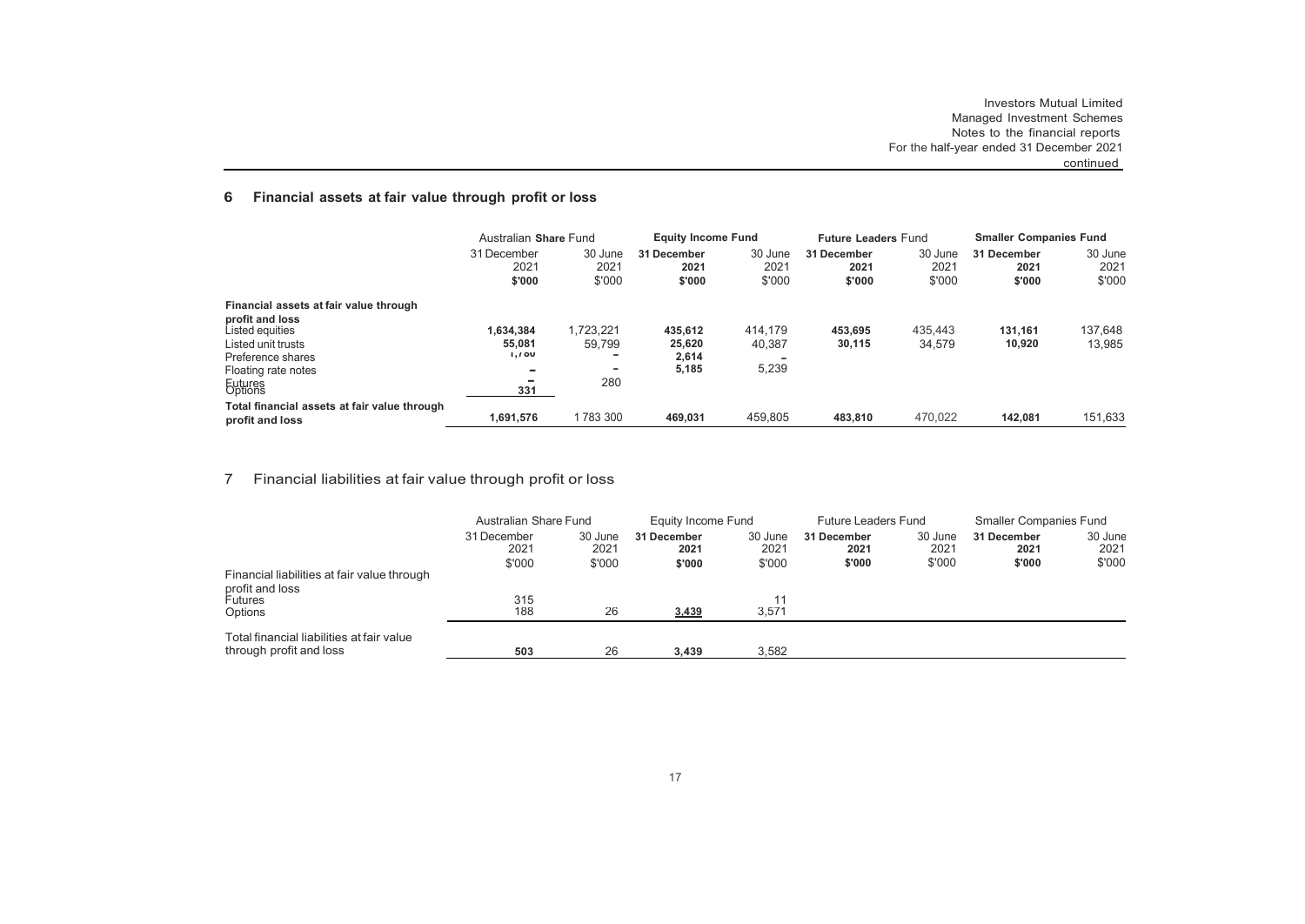## <span id="page-18-0"></span>**8 Fair value measurements**

The Schemes measure and recognise financial assets and liabilities held at fair value through profit or loss on a recurring basis.

AASB 13 requires disclosure of fair value measurements by level of the following fair value measurement hierarchy:

- Quoted prices (unadjusted) in active markets for identical assets or liabilities (level 1);
- Inputs other than quoted prices included within level 1 that are observable for the asset or liability, either directly (that is, as prices) or indirectly (that is, derived from prices) (level 2); and
- Inputs for the asset or liability that are not based on observable market data (that is, unobservable inputs) (level 3).

The Schemes value their investments in accordance with the accounting policies set out in Note 2 to the financial statements.

#### **Fair value estimation**

The carrying amounts of the Schemes' assets and liabilities at the end of each reporting period approximate their fair values.

All financial assets and financial liabilities through profit or loss included in the statements of financial position are carried at fair value.

Financial assets and liabilities held at fair value through profit or loss are measured initially at fair value excluding any transaction costs that are directly attributable to the acquisition or issue of the financial asset or financial liability. Transaction costs on financial assets and financial liabilities at fair value through profit or loss are expensed immediately. Subsequent to initial recognition, all instruments held at fair value through profit or loss are measured at fair value with changes in their fair value recognised in the statements of comprehensive income.

#### *(i) Fair value in an active market (Level 1)*

The fair value of financial assets and liabilities traded in active markets is based on their quoted market prices at the end of the reporting period without any deduction for estimated future selling costs.

The quoted market price used for financial assets held by the Schemes is the current bid price; the appropriate quoted market price for financial liabilities is the current asking price. When the Schemes hold derivatives with offsetting market risks, it uses mid-market prices as a basis for establishing fair values for the offsetting risk positions and applies this bid or asking price to the net open position, as appropriate.

A financial instrument is regarded as quoted in an active market if quoted prices are readily and regularly available from an exchange, dealer, broker, industry group, pricing service, or regulatory agency, and those prices represent actual and regularly occurring market transactions on an arm's length basis.

An active market is a market in which transactions for the asset or liability take place with sufficient frequency and volume to provide pricing information on an ongoing basis.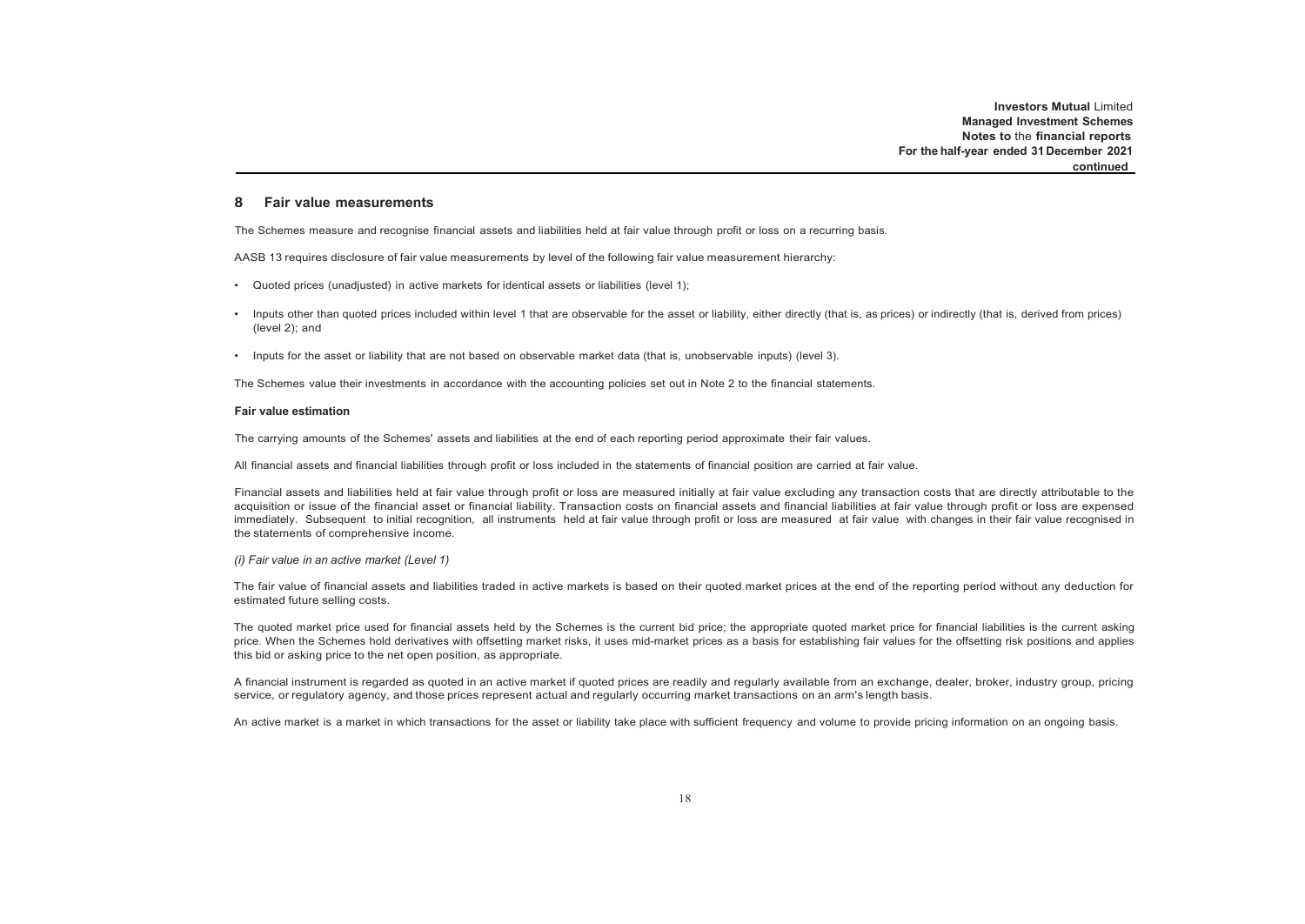### **8 Fair value measurements (continued)**

*(ii) Fair value in an inactive or unquoted market (Level 2 and Level 3)*

The fair value of financial assets and liabilities that are not traded in an active market is determined using valuation techniques. These include the use of recent arm's length market transactions, reference to the current fair value of a substantially similar other instrument, discounted cash flow techniques, option pricing models or any other valuation technique that provides a reliable estimate of prices obtained in actual market transactions.

Where discounted cash flow techniques are used, estimated future cash flows are based on management's best estimates and the discount rate used is a market rate at the end of the reporting period applicable for an instrument with similar terms and conditions.

For other pricing models, inputs are based on market data at the end of the reporting period. Fair values for unquoted equity investments are estimated, if possible, using applicable price/earnings ratios for similar listed companies adjusted to reflect the specific circumstances of the issuer.

The fair value of derivatives that are not exchange traded is estimated at the amount that the Schemes would receive or pay to terminate the contract at the end of the reporting period taking into account current market conditions (volatility and appropriate yield curve) and the current creditworthiness of the counterparties. The fair value of a forward contract is determined as a net present value of estimated future cash flows, discounted at appropriate market rates as at the valuation date.

*Valuation process for Level 3 valuations*

Valuations are the responsibility of the Board of Directors of the Responsible Entity.

The investment committee considers the appropriateness of the valuation methods and inputs, and may request that alternative valuation methods are applied to support the valuation arising from the method chosen. Any changes in valuation methods are discussed and agreed with the Responsible Entity's Board of Directors.

The valuations are also subject to quality assurance procedures performed within the valuation department. The valuation department verifies the major inputs applied in the latest valuation by agreeing the information in the valuation computation to relevant documents and market information. In addition, the accuracy of the computation is tested. The latest valuation is also compared with the valuations in the four preceding quarters as well as with the valuations of the two preceding annual periods. If fair value changes (positive or negative) are more than certain thresholds set, the changes are further considered by the investment committee.

There were no changes in valuation techniques during the half-year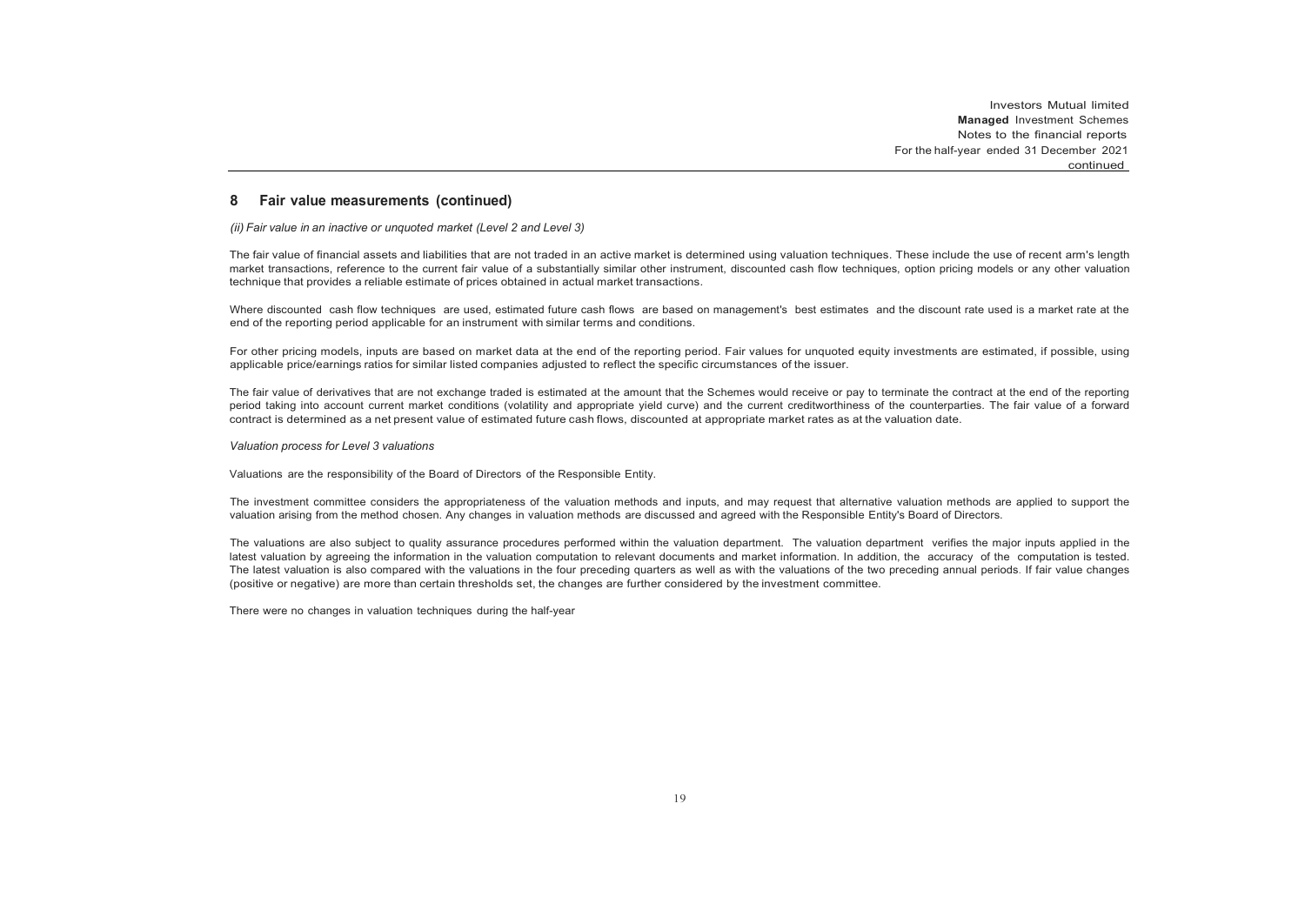# **8 Fair value measurements (continued)**

*(iii) Recognised fair value measurements*

The tables below set out the Schemes' financial assets and liabilities (by class) measured at fair value according to the fair value hierarchy as at 31 December 2021 and 30 June 2021.

| <b>Australian Share Fund</b>                                                      | Level1<br>\$'000 | Level <sub>2</sub><br>\$'000 | Level <sub>3</sub><br>\$'000 | Total<br>\$'000 |
|-----------------------------------------------------------------------------------|------------------|------------------------------|------------------------------|-----------------|
| As at 31 December 2021                                                            |                  |                              |                              |                 |
| <b>Financial assets</b><br>Financial assets at fair value through profit or loss: |                  |                              |                              |                 |
| Listed equities                                                                   | 1,634,384        |                              |                              | 1,634,384       |
| Listed unit trusts                                                                | 55,081           |                              |                              | 55,081          |
| Preference shares                                                                 | 1,780            |                              |                              | 1,780           |
| Options                                                                           | 331              |                              |                              | 331             |
| <b>Total</b>                                                                      | 1,t;91,576       | $\equiv$                     | -                            | 1,691,576       |
| <b>Financial liabilities</b>                                                      |                  |                              |                              |                 |
| Financial liabilities at fair value through profit or loss:                       |                  |                              |                              |                 |
| Futures                                                                           | 315              |                              |                              | 315             |
| Options                                                                           | 188              |                              |                              | 188             |
| <b>Total</b>                                                                      | 503              |                              |                              | 503             |
| As at 30 June 2021                                                                |                  |                              |                              |                 |
| Financial assets                                                                  |                  |                              |                              |                 |
| Financial assets at fair value through profit or loss:                            |                  |                              |                              |                 |
| Listed equities                                                                   | 1,723,221        |                              |                              | 1,723,221       |
| Listed unit trusts                                                                | 59,799           |                              |                              | 59,799          |
| Futures                                                                           | 260              |                              |                              | 260             |
| Total                                                                             | 1.763.300        |                              |                              | 1,763,300       |
| <b>Financial liabilities</b>                                                      |                  |                              |                              |                 |
| Financial liabilities at fair value through profit or loss:                       |                  |                              |                              |                 |
| Options                                                                           | 26               |                              |                              | 26              |
| Total                                                                             | 26               |                              |                              | 26              |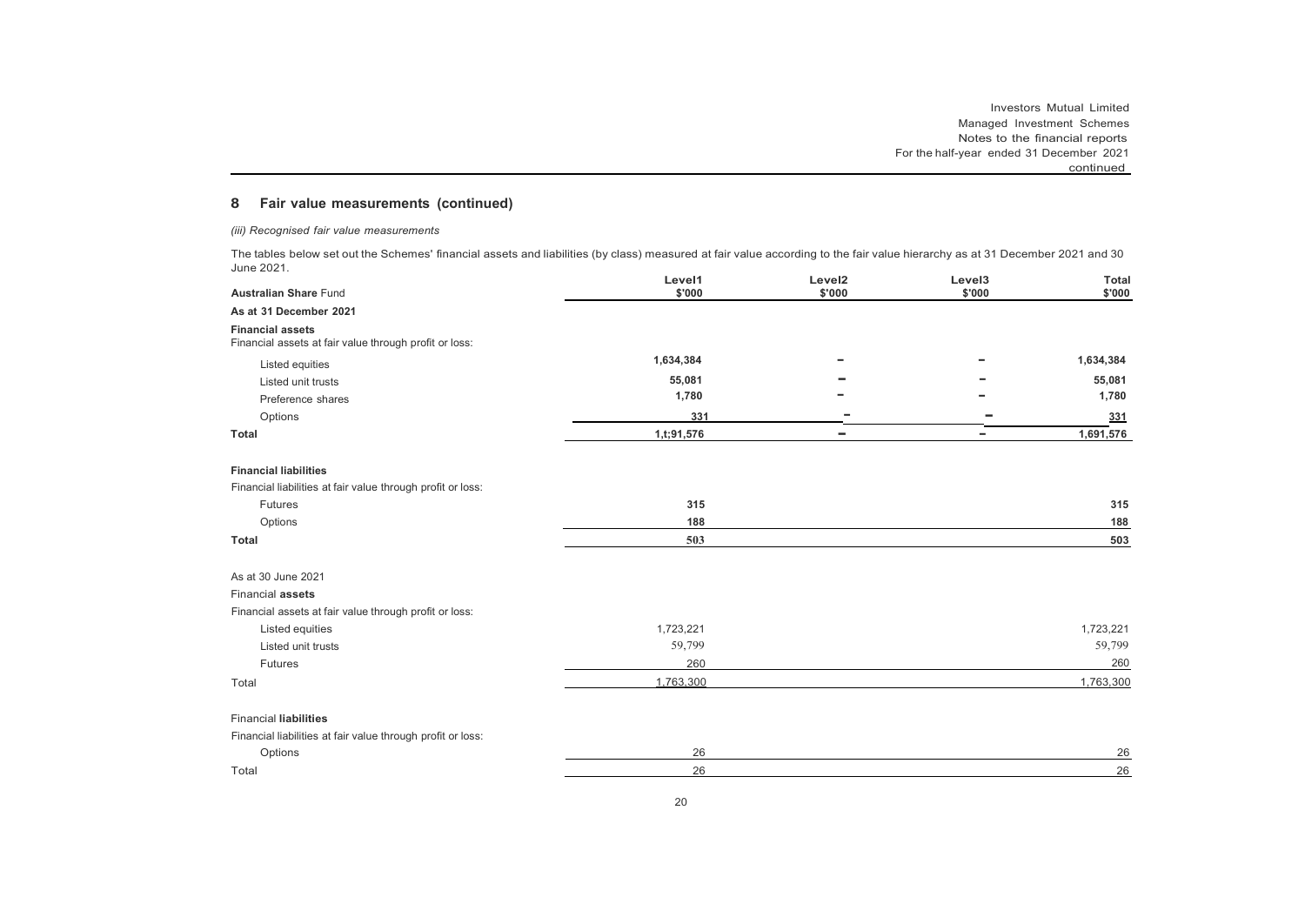# **8 Fair value measurements (continued)**

*(iii) Recognised fair value measurements (continued)*

|                                                                                             | Level1  | Level <sub>2</sub> | Level <sub>3</sub>       | <b>Total</b> |
|---------------------------------------------------------------------------------------------|---------|--------------------|--------------------------|--------------|
| <b>Equity Income Fund</b>                                                                   | \$'000  | \$'000             | \$'000                   | \$'000       |
| As at 31 December 2021                                                                      |         |                    |                          |              |
| <b>Financial assets</b>                                                                     |         |                    |                          |              |
| Financial assets at fair value through profit or loss:                                      |         |                    |                          |              |
| Listed equities                                                                             | 435,612 |                    |                          | 435,612      |
| Listed unit trusts                                                                          | 25,620  |                    |                          | 25,620       |
| Preference shares                                                                           | 2,614   |                    |                          | 2,614        |
| Floating rate notes                                                                         |         | 5,185              |                          | 5,185        |
| <b>Total</b>                                                                                | 463,846 | 5,185              | $\overline{\phantom{a}}$ | 469,031      |
| <b>Financial liabilities</b>                                                                |         |                    |                          |              |
| Financial liabilities at fair value through profit or loss:                                 |         |                    |                          |              |
| Options                                                                                     | 3,439   |                    |                          | 3439         |
| <b>Total</b>                                                                                | 3,439   |                    |                          | 3,439        |
| As at 30 June 2021                                                                          |         |                    |                          |              |
| <b>Financial assets</b>                                                                     |         |                    |                          |              |
| Financial assets at fair value through profit or loss:                                      |         |                    |                          |              |
| Listed equities                                                                             | 414,179 |                    |                          | 414,179      |
| Listed unit trusts                                                                          | 40,387  |                    |                          | 40,387       |
| Floating rate notes                                                                         | ۰       | 5,239              |                          | 5239         |
| Total                                                                                       | 454,566 | 5,239              | $\overline{\phantom{a}}$ | 459,805      |
| <b>Financial liabilities</b><br>Financial liabilities at fair value through profit or loss: |         |                    |                          |              |
| Futures                                                                                     | 11      |                    |                          | 11           |
| Options                                                                                     | 3571    |                    |                          | 3571         |
|                                                                                             |         |                    |                          |              |
| <b>Total</b>                                                                                | 3,582   |                    |                          | 3,582        |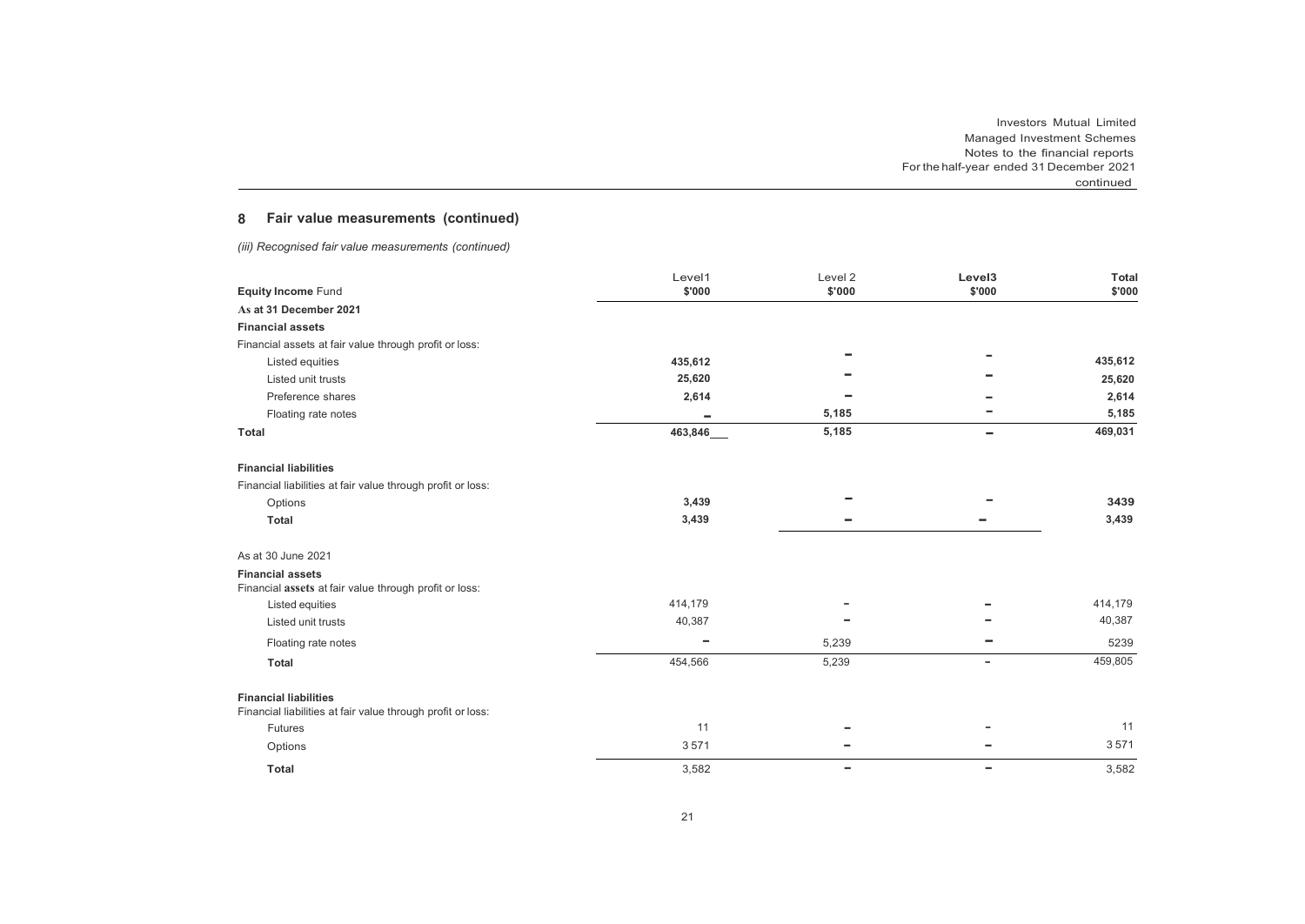# **8 Fair value measurements (continued)**

*(iii) Recognised fair value measurements (continued)*

| <b>Future Leaders Fund</b>                             | Level1<br>\$'000 | Level2<br>\$'000 | Levell<br>\$'000 | Total<br>\$'000 |
|--------------------------------------------------------|------------------|------------------|------------------|-----------------|
|                                                        |                  |                  |                  |                 |
| As at 31 December 2021                                 |                  |                  |                  |                 |
| <b>Financial assets</b>                                |                  |                  |                  |                 |
| Financial assets at fair value through profit or loss: |                  |                  |                  |                 |
| Listed equities                                        | 453,695          |                  |                  | 453,695         |
| Listed unit trusts                                     | 30,115           |                  |                  | 30,115          |
| Total                                                  | 483,810          |                  |                  | 483!810         |
|                                                        |                  |                  |                  |                 |
|                                                        |                  |                  |                  |                 |
| As at 30 June 2021                                     |                  |                  |                  |                 |
| <b>Financial assets</b>                                |                  |                  |                  |                 |
| Financial assets at fair value through profit or loss: |                  |                  |                  |                 |
| Listed equities                                        | 435,443          |                  |                  | 435,443         |
| Listed unit trusts                                     | 34,579           |                  |                  | 34,579          |
| Total                                                  | 470,022          |                  |                  | 470,022         |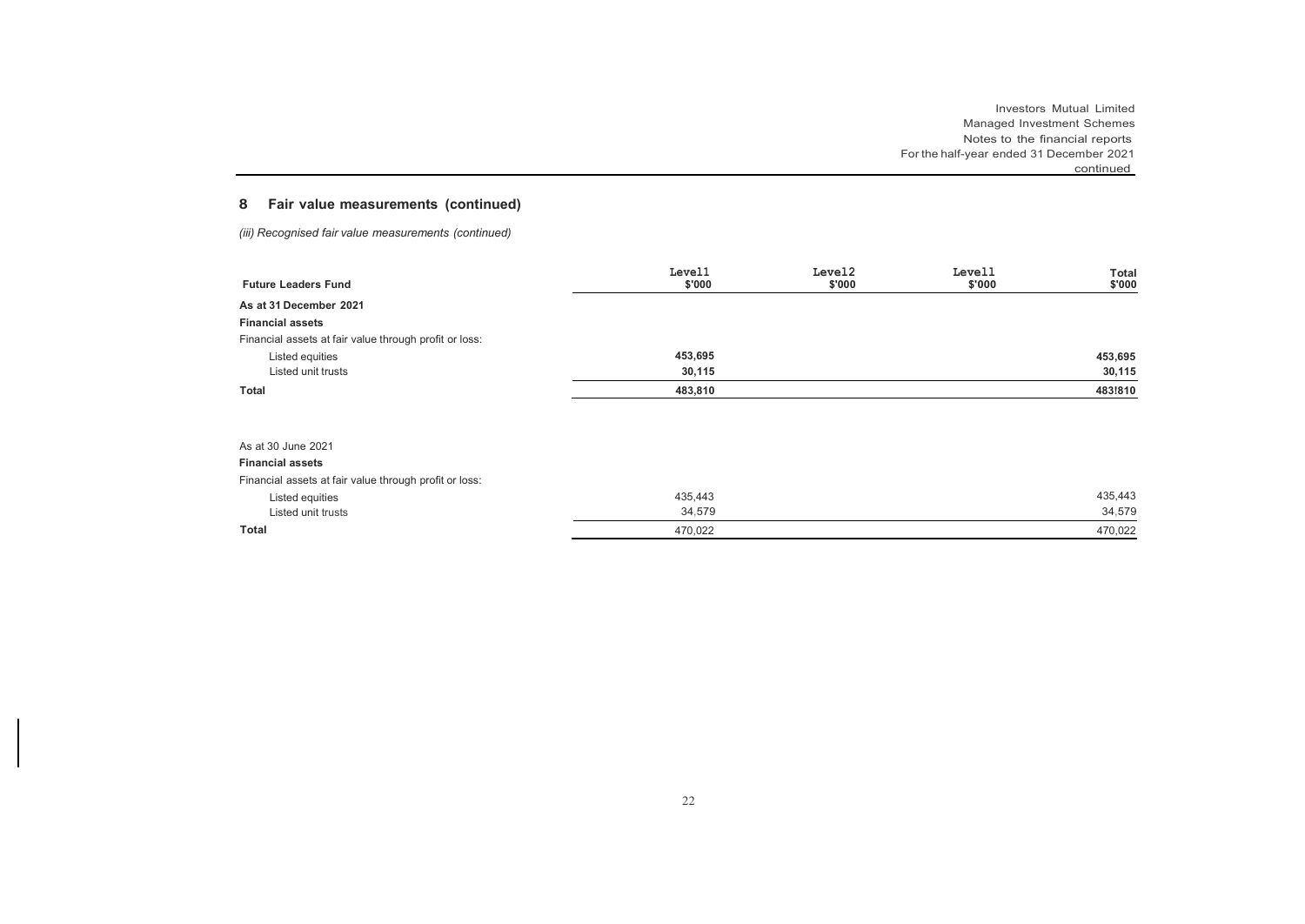# **8 Fair value measurements (continued)**

*(iii) Recognised fair value measurements (continued)*

| <b>Smaller Companies Fund</b>                          | Level1<br>\$'000 | Level <sub>2</sub><br>\$'000 | Level3<br>\$'000 | <b>Total</b><br>\$'000 |
|--------------------------------------------------------|------------------|------------------------------|------------------|------------------------|
| As at 31 December 2021                                 |                  |                              |                  |                        |
| <b>Financial assets</b>                                |                  |                              |                  |                        |
| Financial assets at fair value through profit or loss: |                  |                              |                  |                        |
| Listed equities                                        | 131,161          |                              |                  | 131,161                |
| Listed unit trusts                                     | 10,920           |                              |                  | 10,920                 |
| <b>Total</b>                                           | 142,081          |                              |                  | 142,081                |
|                                                        |                  |                              |                  |                        |
| As at 30 June 2021                                     |                  |                              |                  |                        |
| <b>Financial assets</b>                                |                  |                              |                  |                        |
| Financial assets at fair value through profit or loss: |                  |                              |                  |                        |
| Listed equities                                        | 137,648          |                              |                  | 137,648                |
| Listed unit trusts                                     | 13,985           |                              |                  | 13,985                 |
| Total                                                  | 151,633          |                              |                  | 151,633                |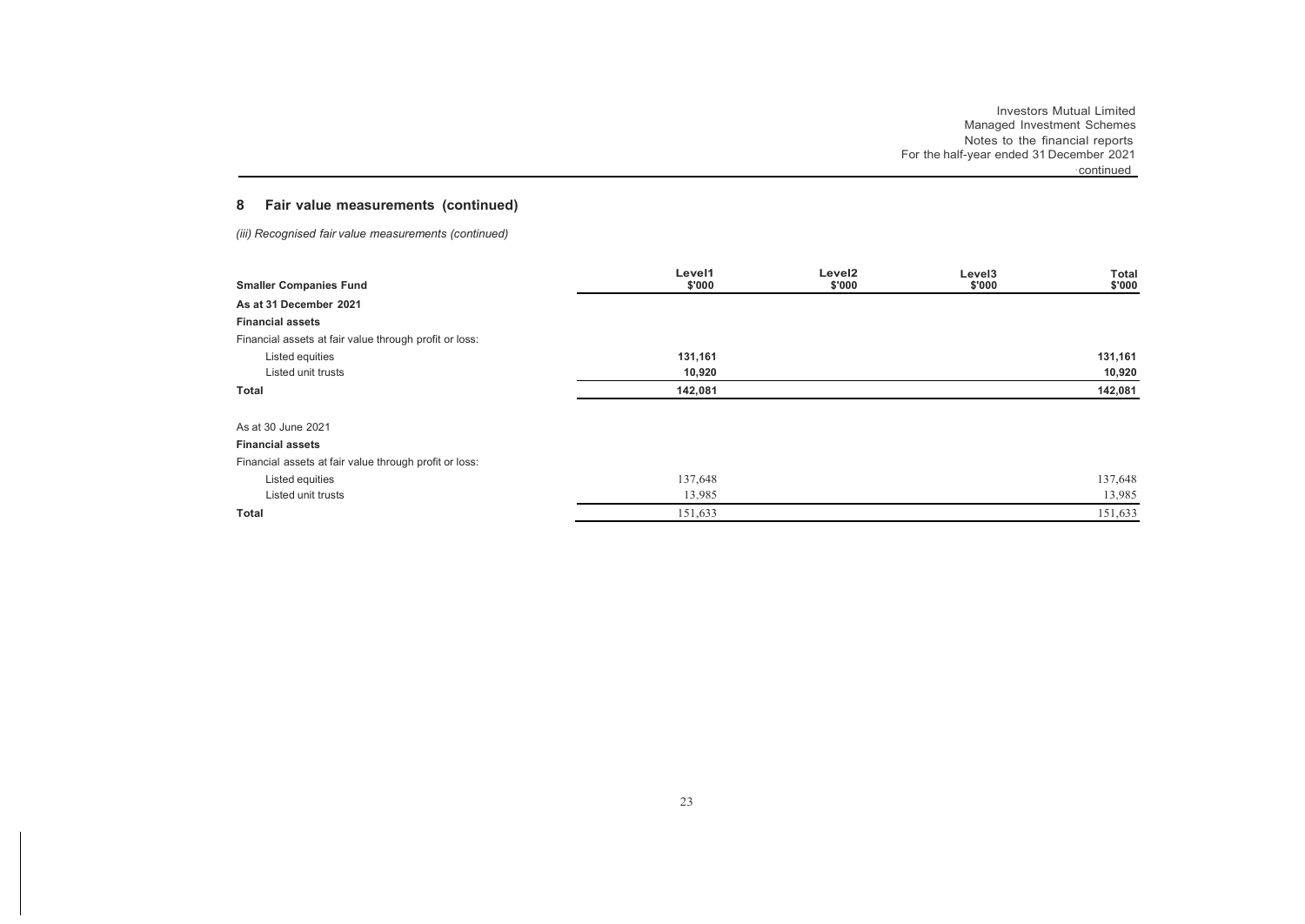## **8 Fair value measurements (continued)**

#### *(iv) Transfers between levels*

There were no transfers between levels during the half-year ended 31 December 2021 and 30 June 2021.

*(v) Movement in level 3 instruments*

There were no movements in the fair value of the level 3 investments held as at 31 December 2021 and 30 June 2021.

*(vi) Fair value of financial instruments not carried at fair value*

The carrying value less expected credit loss of other receivables and payables are assumed to approximate their fair values. The fair value of financial liabilities for disclosure purposes is estimated by discounting the Mure contractual cash flows at the current market interest rate that is available to the Schemes for similar financial instruments.

## <span id="page-24-0"></span>**9 Events occurring after the reporting period**

No significant events have occurred since the end of the reporting period which would impact on the financial position of the Schemes disclosed in the statements of financial position as at 31 December 2021 or on the results and cash flows of the Schemes for the half-year ended on that date.

## **1O Contingent assets and liabilities and commitments**

There are no outstanding contingent assets, liabilities or commitments as at 31 December 2021 and 30 June 2021.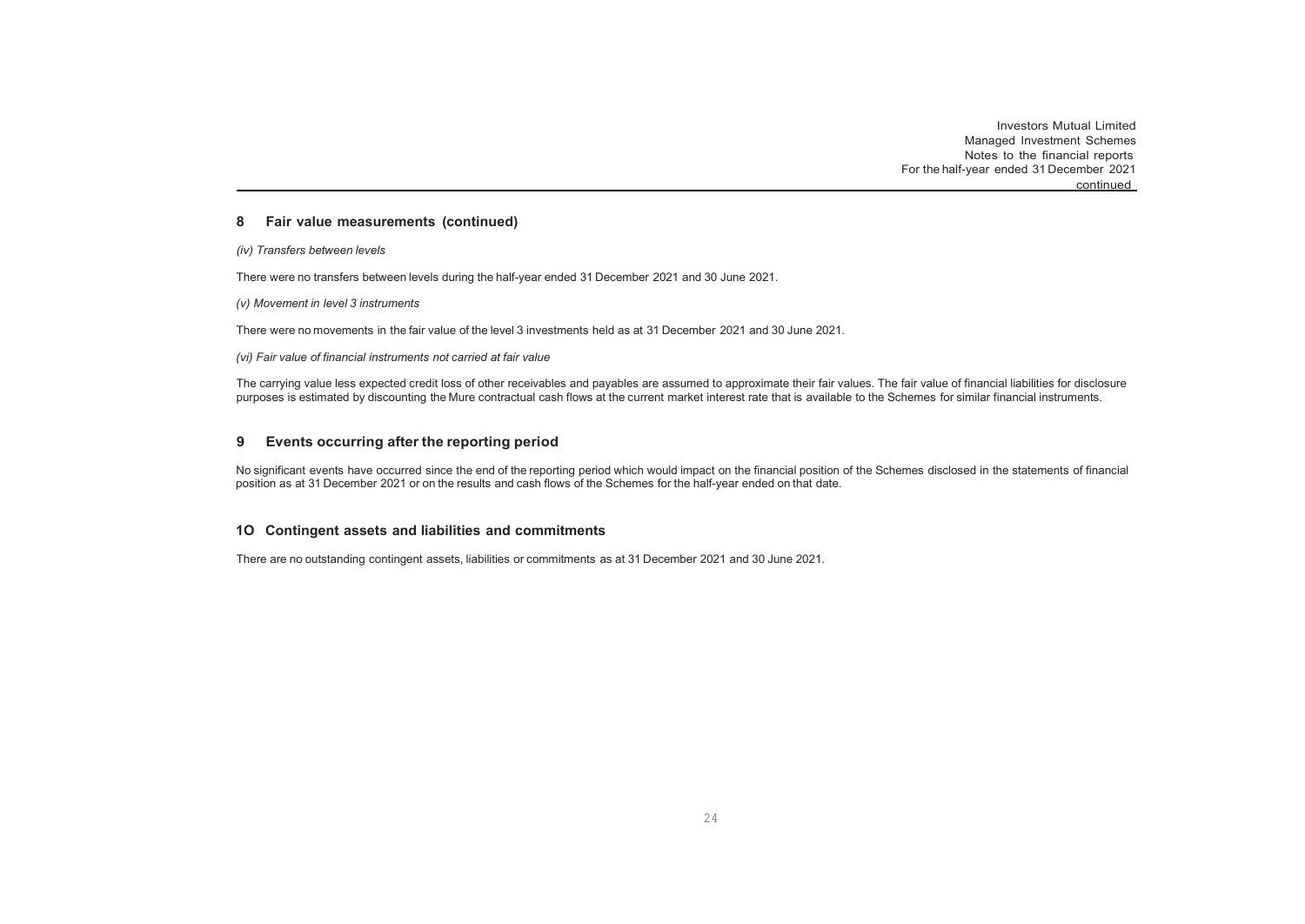**Investors Mutual Limited Managed Investment Schemes Directors' declaration** For **the half-rear ended 31 December 2021**

#### **Directors' declaration**

In the opinion of the directors of the Responsible Entity:

- (a) The financial statements and notes set out on pages 7 to 24 are:
	- (i) complying with Australian Accounting Standards, MSB *134 Interim Financial Reporting,* the *Corporations Regulations 2001* and other mandatory professional reporting requirements; and
	- (ii) giving a true and fair view of the Schemes' financial position as at 31 December 2021 and of their performance for the financial period ended on that date; and
- (b) the financial statements and notes also comply with International Financial Reporting Standards as disdosed in note 2(a); and
- (c) there are reasonable grounds to believe that the Schemes will be able to pay their debts as and when they become due and payable.

This declaration is made in accordance with a resolution of the directors.

<u> de la compa</u>

Damon Hambly Director

Sydney 10 March 2022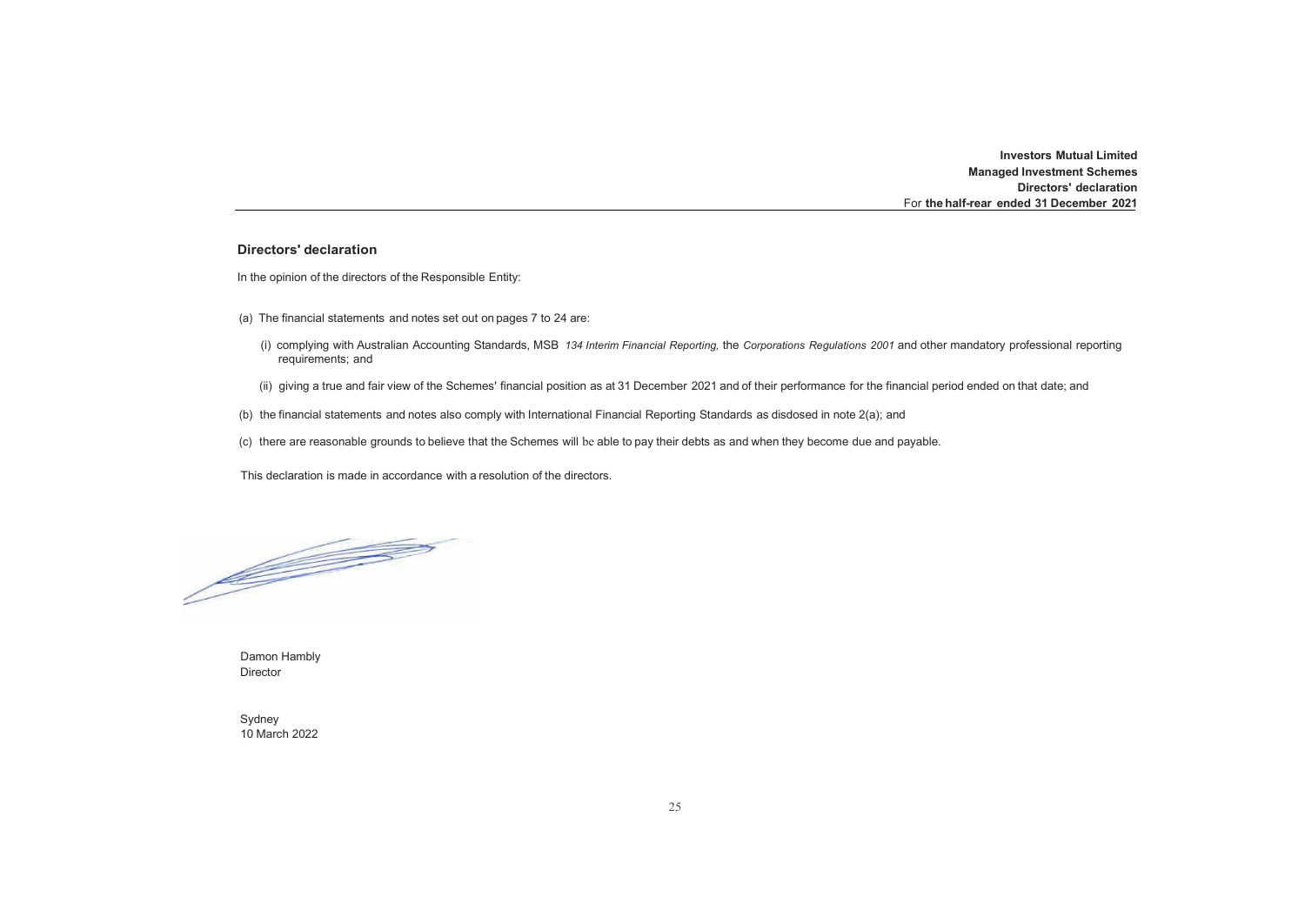

Ernst & Young 200 George Street Sydney NSW 2000 Australia GPO Box 2646 Sydney NSW 2001 Tel: +61 2 9248 5555 Fax: +61 2 924B 5959 ey.com/au

# **Independent auditor's review report to the unitholders of Investors Mutual Limited's Managed Investment Schemes**

# **Conclusion**

For the following Schemes (collectively referred to as "the Schemes"):

Investors Mutual Australian Share Fund; Investors Mutual Equity Income Fund; Investors Mutual Australian Smaller Companies Fund; and Investors Mutual Future Leaders Fund.

We have reviewed the accompanying half-year financial reports of the Schemes, which comprises the condensed statement of financial position as at 31 December 2021, the condensed statement of profit or loss and other comprehensive income, condensed statement of changes in equity and condensed statement of cash flows for the half-year ended on that date, notes comprising a summary of significant accounting policies and other explanatory information, and the directors' declaration.

Based on our review, which is not an audit, we have not become aware of any matter that makes us believe that the half-year financial reports of the Schemes does not comply with the *Corporations Act 2001,* including:

- a. Giving a true and fair view of the Schemes' financial positions as at 31 December 2021 and of their financial performance for the half·year ended on that date; and
- b. Complying with Accounting Standard AASB 134 *Interim Financial Reporting* and the *Corporations Regulations 2001.*

## **Basis for conclusion**

We conducted our review in accordance with ASRE 2410 *Review of a Financial Report Performed by the Independent Auditor of the Entity* (ASRE 2410). Our responsibilities are further described in the *Auditor's responsibilities for the review of the half-year financial report* section of our report. We are independent of the Schemes in accordance with the auditor independence requirements of the *Corporations Act 2001* and the ethical requirements of the Accounting Professional and Ethical Standards Board's APES 110 *Code of Ethics for Professional Accountants (including Independence Standards)* (the Code) that are relevant to our audit of the annual financial report in Australia. We have also fulfilled our other ethical responsibilities in accordance with the Code.

## **Directors' responsibilities for the half-year financial report**

The directors of the Investors Mutual Limited, as the Responsible Entity of the Schemes, are responsible for the preparation of the half-year financial reports that gives a true and fair view in accordance with Australian Accounting Standards and the *Corporations Act 2001* and for such internal control as the directors determine is necessary to enable the preparation of the half-year financial report that gives a true and fair view and is free from material misstatement, whether due to fraud or error.

## **Auditor's responsibilities for the review of the half-year financial report**

Our responsibility is to express a conclusion on the half-year financial reports based on our review. ASRE 2410 requires us to conclude whether we have become aware of any matter that makes us